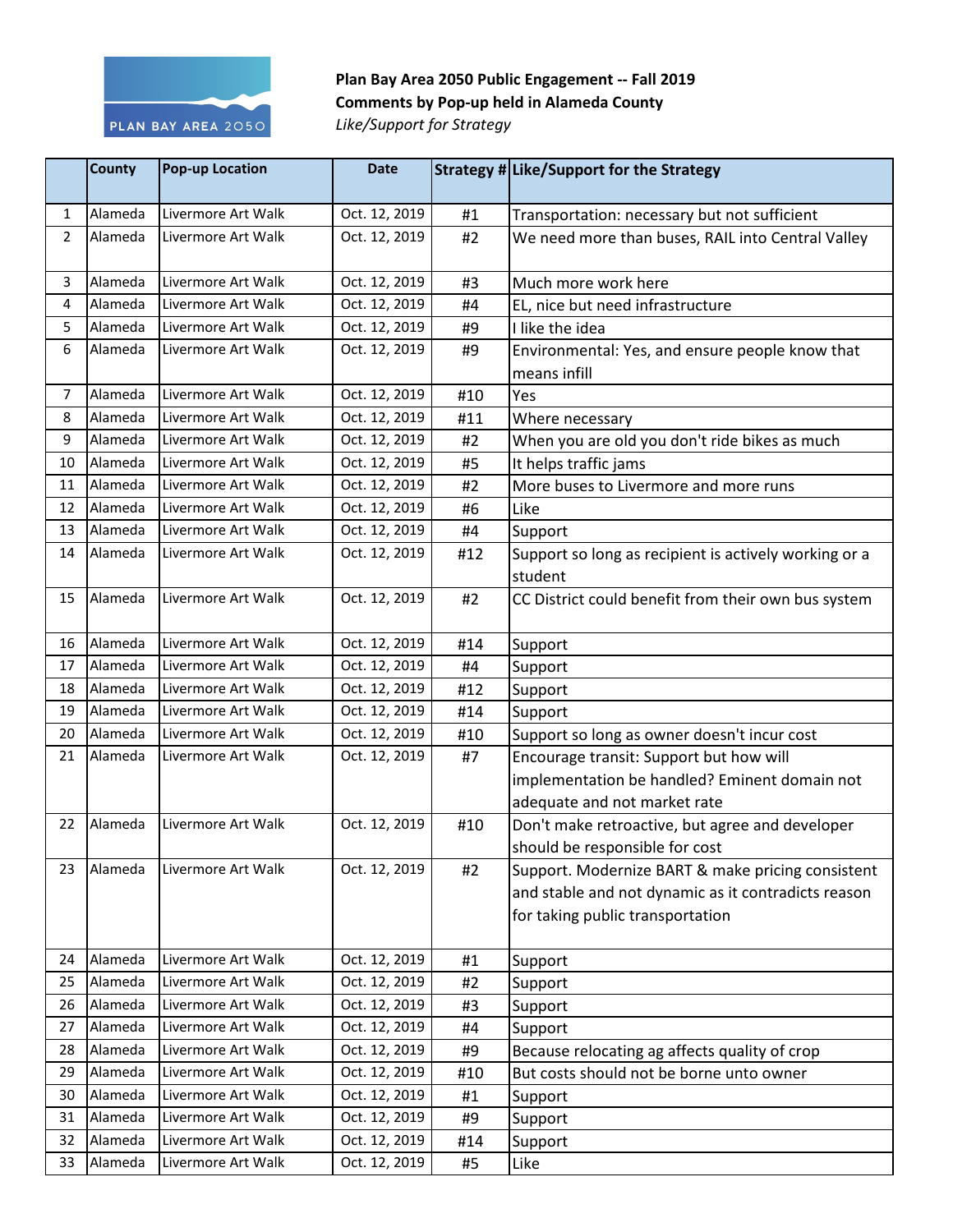|    | <b>County</b> | <b>Pop-up Location</b> | <b>Date</b>   |     | Strategy # Like/Support for the Strategy               |
|----|---------------|------------------------|---------------|-----|--------------------------------------------------------|
| 34 | Alameda       | Livermore Art Walk     | Oct. 12, 2019 | #6  | Like                                                   |
| 35 | Alameda       | Livermore Art Walk     | Oct. 12, 2019 | #7  | Like                                                   |
| 36 | Alameda       | Livermore Art Walk     | Oct. 12, 2019 | #3  | Like                                                   |
| 37 | Alameda       | Livermore Art Walk     | Oct. 12, 2019 | #4  | Like                                                   |
| 38 | Alameda       | Livermore Art Walk     | Oct. 12, 2019 | #1  | Like                                                   |
| 39 | Alameda       | Livermore Art Walk     | Oct. 12, 2019 | #14 | Like                                                   |
| 40 | Alameda       | Livermore Art Walk     | Oct. 12, 2019 | #12 | Reduce to \$40k per year                               |
| 41 | Alameda       | Livermore Art Walk     | Oct. 12, 2019 | #13 | Like                                                   |
| 42 | Alameda       | Livermore Art Walk     | Oct. 12, 2019 | #9  | Like                                                   |
| 43 | Alameda       | Livermore Art Walk     | Oct. 12, 2019 | #10 | Like                                                   |
| 44 | Alameda       | Livermore Art Walk     | Oct. 12, 2019 | #11 | Like                                                   |
| 45 | Alameda       | Livermore Art Walk     | Oct. 12, 2019 | #1  | Support                                                |
| 46 | Alameda       | Livermore Art Walk     | Oct. 12, 2019 | #2  | Support                                                |
| 47 | Alameda       | Livermore Art Walk     | Oct. 12, 2019 | #3  | Support                                                |
| 48 | Alameda       | Livermore Art Walk     | Oct. 12, 2019 | #4  | Support                                                |
| 49 | Alameda       | Livermore Art Walk     | Oct. 12, 2019 | #5  | Like                                                   |
| 50 | Alameda       | Livermore Art Walk     | Oct. 12, 2019 | #6  | Like                                                   |
| 51 | Alameda       | Livermore Art Walk     | Oct. 12, 2019 | #7  | Like                                                   |
| 52 | Alameda       | Livermore Art Walk     | Oct. 12, 2019 | #8  | Like                                                   |
| 53 | Alameda       | Livermore Art Walk     | Oct. 12, 2019 | #12 | Like                                                   |
| 54 | Alameda       | Livermore Art Walk     | Oct. 12, 2019 | #13 | Like                                                   |
| 55 | Alameda       | Livermore Art Walk     | Oct. 12, 2019 | #14 | Like                                                   |
| 56 | Alameda       | Livermore Art Walk     | Oct. 12, 2019 | #9  | Prioritize                                             |
| 57 | Alameda       | Livermore Art Walk     | Oct. 12, 2019 | #1  | Maintain & improve infrastructure                      |
| 58 | Alameda       | Livermore Art Walk     | Oct. 12, 2019 | #10 | Like                                                   |
| 59 | Alameda       | Livermore Art Walk     | Oct. 12, 2019 | #5  | Like                                                   |
| 60 | Alameda       | Livermore Art Walk     | Oct. 12, 2019 | #14 | Like                                                   |
| 61 | Alameda       | Livermore Art Walk     | Oct. 12, 2019 | #2  | Above all others; the other ones are needed as well.   |
| 62 | Alameda       | Livermore Art Walk     | Oct. 12, 2019 | #10 | Need to help people on fixed income and low income     |
| 63 | Alameda       | Livermore Art Walk     | Oct. 12, 2019 | #11 | Like                                                   |
| 64 | Alameda       | Livermore Art Walk     | Oct. 12, 2019 | #3  | Okay with dedicated bike lanes                         |
| 65 | Alameda       | Livermore Art Walk     | Oct. 12, 2019 | #3  | Like                                                   |
| 66 | Alameda       | Livermore Art Walk     | Oct. 12, 2019 | #2  | Like                                                   |
| 67 | Alameda       | Livermore Art Walk     | Oct. 12, 2019 | #7  | Like                                                   |
| 68 | Alameda       | Livermore Art Walk     | Oct. 12, 2019 | #9  | Like                                                   |
| 69 | Alameda       | Livermore Art Walk     | Oct. 12, 2019 | #13 | Like                                                   |
| 70 | Alameda       | Livermore Art Walk     | Oct. 12, 2019 | #1  | Transit infrastructure: Not opposed to housing but     |
|    |               |                        |               |     | need to keep up with infrastructure                    |
| 71 | Alameda       | Livermore Art Walk     | Oct. 12, 2019 | #1  | Support adding new roads                               |
| 72 | Alameda       | Livermore Art Walk     | Oct. 12, 2019 | #3  | Not opposed but need to make safe. And people          |
|    |               |                        |               |     | shouldn't use roads if dedicated bike paths are        |
|    |               |                        |               |     | available                                              |
| 73 | Alameda       | Livermore Art Walk     | Oct. 12, 2019 | #6  | Like                                                   |
| 74 | Alameda       | Livermore Art Walk     | Oct. 12, 2019 | #9  | Otherwise it's too dense. Kids need a place to play.   |
|    |               |                        |               |     | Parks for kids in big cities. Protect or we won't have |
|    |               |                        |               |     | any thing.                                             |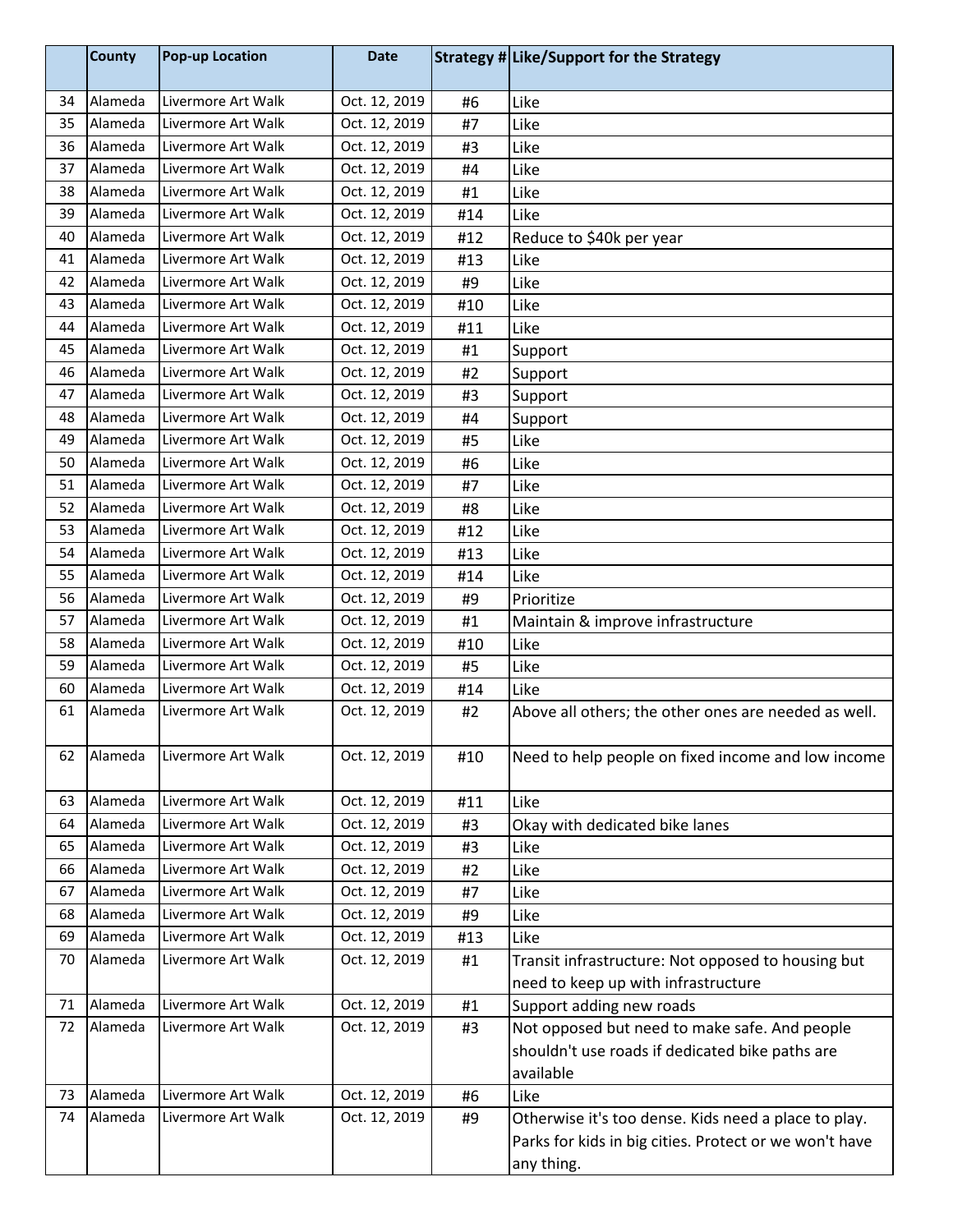|     | County  | <b>Pop-up Location</b> | <b>Date</b>   |     | Strategy # Like/Support for the Strategy                |
|-----|---------|------------------------|---------------|-----|---------------------------------------------------------|
| 75  | Alameda | Livermore Art Walk     | Oct. 12, 2019 | #2  | Modernize public transportation                         |
| 76  | Alameda | Livermore Art Walk     | Oct. 12, 2019 | #1  | Best way for it to be done. "See it click it fix it" -- |
|     |         |                        |               |     | distribute money though need. Politics may not          |
|     |         |                        |               |     | know what needs fixing.                                 |
| 77  | Alameda | Livermore Art Walk     | Oct. 12, 2019 | #4  | Tap to pay system                                       |
| 78  | Alameda | Livermore Art Walk     | Oct. 12, 2019 | #9  | Support                                                 |
| 79  | Alameda | Livermore Art Walk     | Oct. 12, 2019 | #10 | Support                                                 |
| 80  | Alameda | Livermore Art Walk     | Oct. 12, 2019 | #14 | Support                                                 |
| 81  | Alameda | Livermore Art Walk     | Oct. 12, 2019 | #7  | Support                                                 |
| 82  | Alameda | Livermore Art Walk     | Oct. 12, 2019 | #3  | Support roads should be built -- to ensure speed        |
|     |         |                        |               |     | limits are enforced                                     |
| 83  | Alameda | Livermore Art Walk     | Oct. 12, 2019 | #1  | Like                                                    |
| 84  | Alameda | Livermore Art Walk     | Oct. 12, 2019 | #2  | Like                                                    |
| 85  | Alameda | Livermore Art Walk     | Oct. 12, 2019 | #4  | But shouldn't be limited to app'g tech                  |
| 86  | Alameda | Livermore Art Walk     | Oct. 12, 2019 | #14 | Anything that will help small businesses is a good      |
|     |         |                        |               |     | idea, but who determines who will receive the           |
|     |         |                        |               |     | subsidy; first-come, first serve or favoritism.         |
|     |         |                        |               |     |                                                         |
| 87  | Alameda | Livermore Art Walk     | Oct. 12, 2019 | #9  | It would help with the current climate change and       |
|     |         |                        |               |     | burning forest crisis                                   |
| 88  | Alameda | Livermore Art Walk     | Oct. 12, 2019 | #2  | BART to Livermore. New rail crossing                    |
| 89  | Alameda | Livermore Art Walk     | Oct. 12, 2019 | #6  | Prices are high. Instead spread out horizontally        |
| 90  | Alameda | Livermore Art Walk     | Oct. 12, 2019 | #10 | Make building LEED certified if we can                  |
| 91  | Alameda | Livermore Art Walk     | Oct. 12, 2019 | #6  | More affordable housing                                 |
| 92  | Alameda | Livermore Art Walk     | Oct. 12, 2019 | #9  | I like it                                               |
| 93  | Alameda | Livermore Art Walk     | Oct. 12, 2019 | #9  | Like                                                    |
| 94  | Alameda | Livermore Art Walk     | Oct. 12, 2019 | #10 | Like                                                    |
| 95  | Alameda | Livermore Art Walk     | Oct. 12, 2019 | #7  | Like                                                    |
| 96  | Alameda | Livermore Art Walk     | Oct. 12, 2019 | #12 | Yes                                                     |
| 97  | Alameda | Livermore Art Walk     | Oct. 12, 2019 | #13 | Maybe -- but we want to not punish people who live      |
|     |         |                        |               |     | far away; would rather find a way to push housing       |
|     |         |                        |               |     | near jobs                                               |
| 98  | Alameda | Livermore Art Walk     | Oct. 12, 2019 | #14 | Yes                                                     |
| 99  | Alameda | Livermore Art Walk     | Oct. 12, 2019 | #11 | I like it!                                              |
| 100 | Alameda | Livermore Art Walk     | Oct. 12, 2019 | #9  | Open space; walkable                                    |
| 101 | Alameda | Livermore Art Walk     | Oct. 12, 2019 | #14 | Provide things people want; no big box stores           |
| 102 | Alameda | Livermore Art Walk     | Oct. 12, 2019 | #10 | Like                                                    |
| 103 | Alameda | Livermore Art Walk     | Oct. 12, 2019 | #1  | Like                                                    |
| 104 | Alameda | Livermore Art Walk     | Oct. 12, 2019 | #14 | Like                                                    |
| 105 | Alameda | Livermore Art Walk     | Oct. 12, 2019 | #13 | Like                                                    |
| 106 | Alameda | Livermore Art Walk     | Oct. 12, 2019 | #9  | Like                                                    |
| 107 | Alameda | Livermore Art Walk     | Oct. 12, 2019 | #14 | Look at the College of Alameda's Fab Lab                |
| 108 | Alameda | Livermore Art Walk     | Oct. 12, 2019 | #6  | Affordable housing                                      |
| 109 | Alameda | Livermore Art Walk     | Oct. 12, 2019 | #3  | Reduce speed limits                                     |
| 110 | Alameda | Livermore Art Walk     | Oct. 12, 2019 | #2  | Modernize public transportation                         |
| 111 | Alameda | Livermore Art Walk     | Oct. 12, 2019 | #3  | Like                                                    |
| 112 | Alameda | Livermore Art Walk     | Oct. 12, 2019 | #2  | Decrease the amount of pollution                        |
| 113 | Alameda | Livermore Art Walk     | Oct. 12, 2019 | #12 | Like                                                    |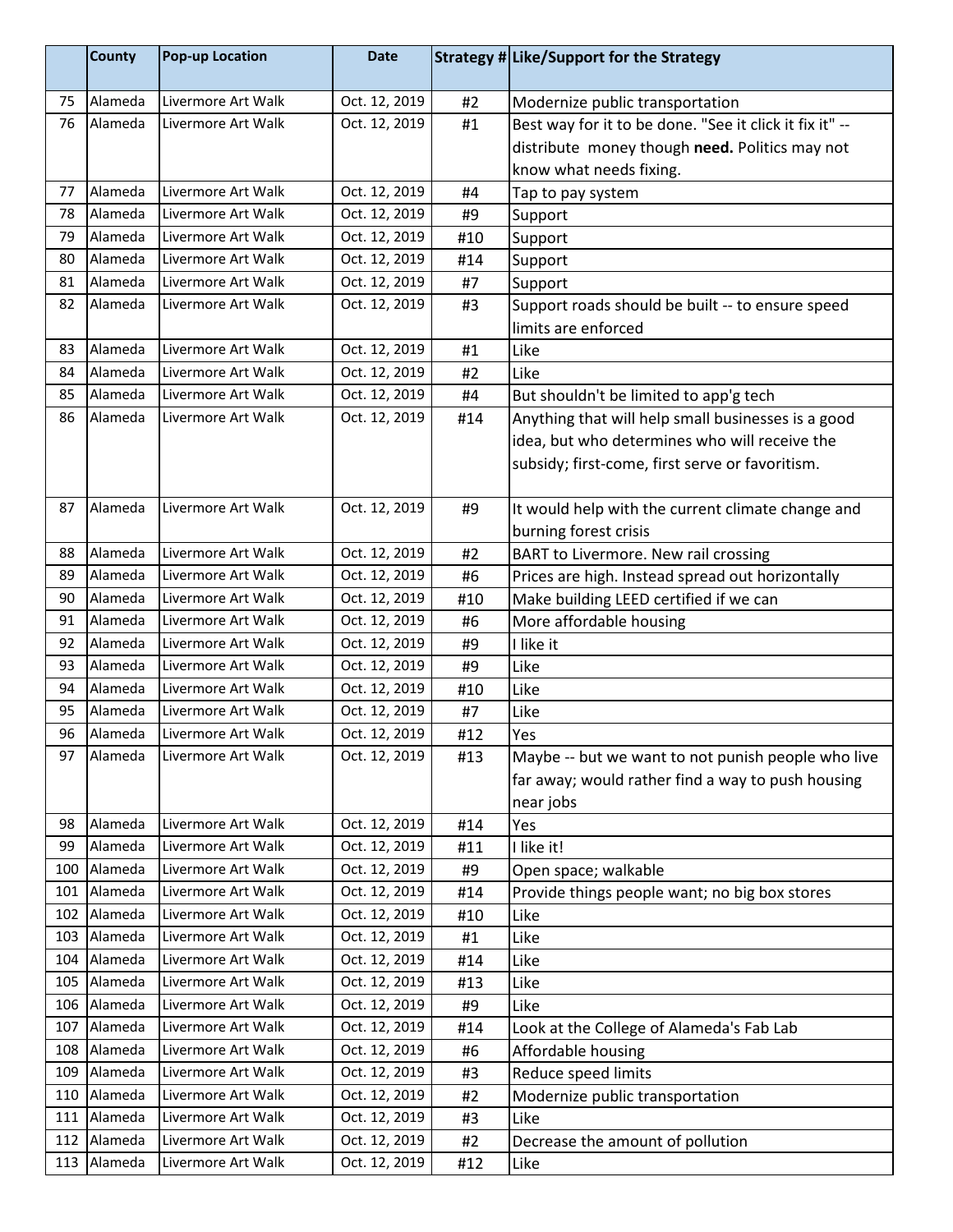|     | <b>County</b> | <b>Pop-up Location</b> | <b>Date</b>   |     | Strategy # Like/Support for the Strategy                                                                                                 |
|-----|---------------|------------------------|---------------|-----|------------------------------------------------------------------------------------------------------------------------------------------|
| 114 | Alameda       | Livermore Art Walk     | Oct. 12, 2019 | #5  | Support                                                                                                                                  |
| 115 | Alameda       | Livermore Art Walk     | Oct. 12, 2019 | #6  | Maintain diversity without sacrificing those that can<br>afford market rate by passing costs to them                                     |
|     | 116 Alameda   | Livermore Art Walk     | Oct. 12, 2019 | #10 | Support, but should also be a requirement for new<br>housing. Incentivize expenses based on demographic                                  |
| 117 | Alameda       | Livermore Art Walk     | Oct. 12, 2019 | #2  | Bus and rail need to come to Livermore. Electric<br>buses soon                                                                           |
| 118 | Alameda       | Livermore Art Walk     | Oct. 12, 2019 | #3  | Like                                                                                                                                     |
| 119 | Alameda       | Livermore Art Walk     | Oct. 12, 2019 | #5  | Need more                                                                                                                                |
| 120 | Alameda       | Livermore Art Walk     | Oct. 12, 2019 | #6  | Prices already high                                                                                                                      |
| 121 | Alameda       | Livermore Art Walk     | Oct. 12, 2019 | #10 | Like                                                                                                                                     |
| 122 | Alameda       | Livermore Art Walk     | Oct. 12, 2019 | #6  | Require companies earning above a stated threshold<br>to subsidize housing infrastructure                                                |
| 123 | Alameda       | Livermore Art Walk     | Oct. 12, 2019 | #7  | Transform into sustainable agriculture.                                                                                                  |
| 124 | Alameda       | Livermore Art Walk     | Oct. 12, 2019 | #9  | Create a map identifying best places for a balance of<br>open space, ag space and housing. New Learn science<br>behind how we grow food. |
| 125 | Alameda       | Cherryland 5K Run      | Oct. 19, 2019 | #1  | Better roads, less traffic                                                                                                               |
| 126 | Alameda       | Cherryland 5K Run      | Oct. 19, 2019 | #1  | Like                                                                                                                                     |
| 127 | Alameda       | Cherryland 5K Run      | Oct. 19, 2019 | #7  | Like                                                                                                                                     |
| 128 | Alameda       | Cherryland 5K Run      | Oct. 19, 2019 | #7  | Prioritize this one                                                                                                                      |
| 129 | Alameda       | Cherryland 5K Run      | Oct. 19, 2019 | #8  | Prioritize this one                                                                                                                      |
| 130 | Alameda       | Cherryland 5K Run      | Oct. 19, 2019 | #12 | Prioritize this one, but add second tier if both parents<br>work                                                                         |
| 131 | Alameda       | Cherryland 5K Run      | Oct. 19, 2019 | #6  | Like                                                                                                                                     |
|     | 132 Alameda   | Cherryland 5K Run      | Oct. 19, 2019 | #10 | Like                                                                                                                                     |
| 133 | Alameda       | Cherryland 5K Run      | Oct. 19, 2019 | #1  | Like                                                                                                                                     |
| 134 | Alameda       | Cherryland 5K Run      | Oct. 19, 2019 | #3  | Like                                                                                                                                     |
| 135 | Alameda       | Cherryland 5K Run      | Oct. 19, 2019 | #9  | Like                                                                                                                                     |
| 136 | Alameda       | Cherryland 5K Run      | Oct. 19, 2019 | #10 | Like                                                                                                                                     |
| 137 | Alameda       | Cherryland 5K Run      | Oct. 19, 2019 | #11 | Like                                                                                                                                     |
| 138 | Alameda       | Cherryland 5K Run      | Oct. 19, 2019 | #2  | More trains                                                                                                                              |
| 139 | Alameda       | Cherryland 5K Run      | Oct. 19, 2019 | #1  | Better money management; quieter trains                                                                                                  |
| 140 | Alameda       | Cherryland 5K Run      | Oct. 19, 2019 | #7  | Support                                                                                                                                  |
| 141 | Alameda       | Cherryland 5K Run      | Oct. 19, 2019 | #9  | Support                                                                                                                                  |
| 142 | Alameda       | Cherryland 5K Run      | Oct. 19, 2019 | #14 | Support                                                                                                                                  |
| 143 | Alameda       | Cherryland 5K Run      | Oct. 19, 2019 | #3  | Like                                                                                                                                     |
| 144 | Alameda       | Cherryland 5K Run      | Oct. 19, 2019 | #12 | Support for solo but needs to be increased for dual<br>parent working families                                                           |
| 145 | Alameda       | Cherryland 5K Run      | Oct. 19, 2019 | #1  | Support                                                                                                                                  |
| 146 | Alameda       | Cherryland 5K Run      | Oct. 19, 2019 | #10 | Support                                                                                                                                  |
| 147 | Alameda       | Cherryland 5K Run      | Oct. 19, 2019 | #11 | Support                                                                                                                                  |
| 148 | Alameda       | Cherryland 5K Run      | Oct. 19, 2019 | #2  | Energy efficiency                                                                                                                        |
| 149 | Alameda       | Cherryland 5K Run      | Oct. 19, 2019 | #3  | Support                                                                                                                                  |
| 150 | Alameda       | Cherryland 5K Run      | Oct. 19, 2019 | #7  | Support                                                                                                                                  |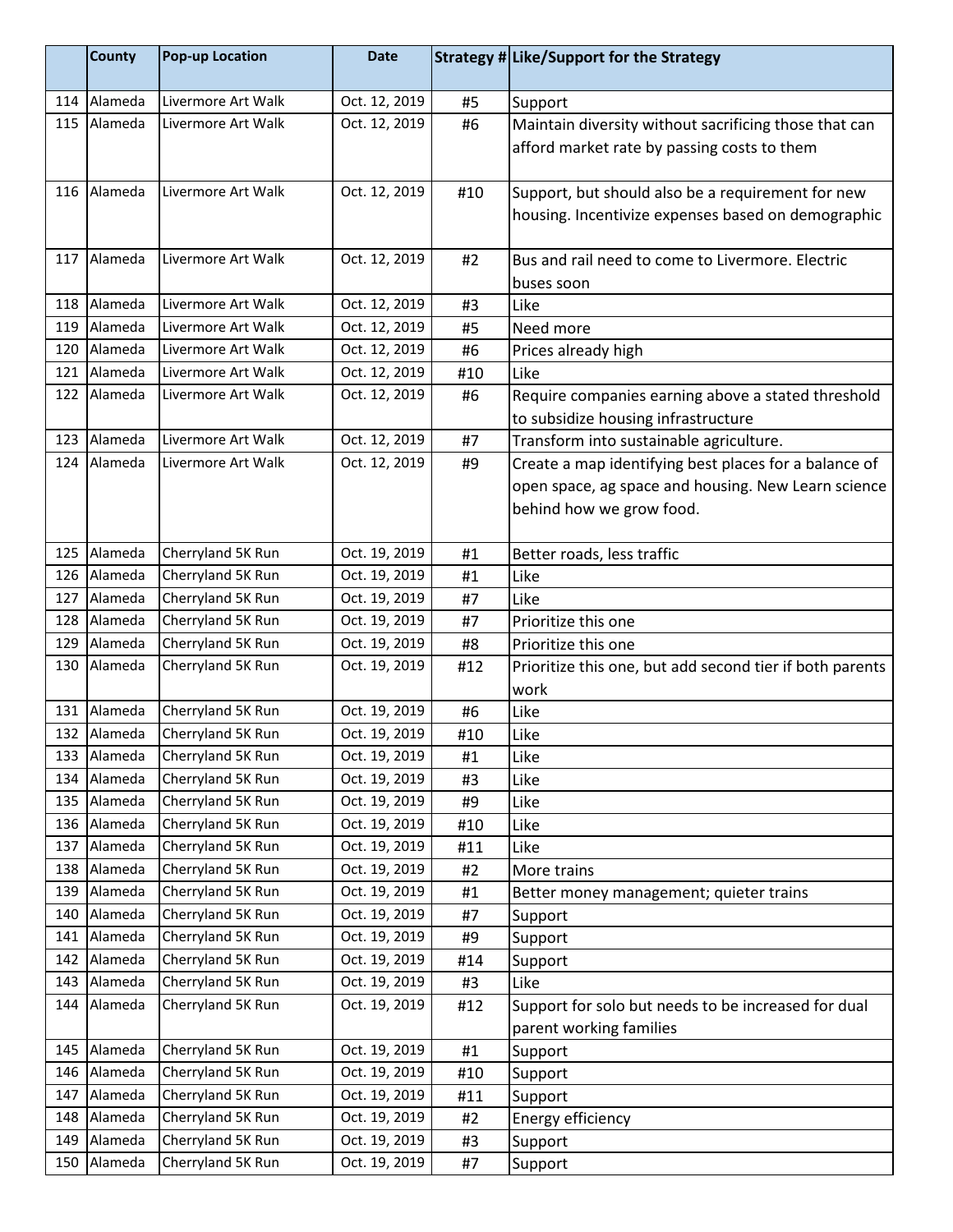|     | <b>County</b> | <b>Pop-up Location</b> | <b>Date</b>   |     | Strategy # Like/Support for the Strategy            |
|-----|---------------|------------------------|---------------|-----|-----------------------------------------------------|
| 151 | Alameda       | Cherryland 5K Run      | Oct. 19, 2019 | #9  | Support                                             |
| 152 | Alameda       | Cherryland 5K Run      | Oct. 19, 2019 | #2  | Support                                             |
| 153 | Alameda       | Cherryland 5K Run      | Oct. 19, 2019 | #3  | Support                                             |
| 154 | Alameda       | Cherryland 5K Run      | Oct. 19, 2019 | #5  | Support                                             |
| 155 | Alameda       | Cherryland 5K Run      | Oct. 19, 2019 | #11 | Support                                             |
| 156 | Alameda       | Cherryland 5K Run      | Oct. 19, 2019 | #6  | Support                                             |
| 157 | Alameda       | Cherryland 5K Run      | Oct. 19, 2019 | #9  | Support                                             |
| 158 | Alameda       | Cherryland 5K Run      | Oct. 19, 2019 | #10 | But shouldn't require owner to pay all              |
| 159 | Alameda       | Cherryland 5K Run      | Oct. 19, 2019 | #6  | Support 10% should be affordable                    |
| 160 | Alameda       | Cherryland 5K Run      | Oct. 19, 2019 | #12 | Support but add a second tier                       |
| 161 | Alameda       | Cherryland 5K Run      | Oct. 19, 2019 | #14 | Support                                             |
| 162 | Alameda       | Cherryland 5K Run      | Oct. 19, 2019 | #13 | Support                                             |
| 163 | Alameda       | Cherryland 5K Run      | Oct. 19, 2019 | #6  | Support                                             |
| 164 | Alameda       | Cherryland 5K Run      | Oct. 19, 2019 | #7  | Support                                             |
| 165 | Alameda       | Cherryland 5K Run      | Oct. 19, 2019 | #9  | Support                                             |
| 166 | Alameda       | Cherryland 5K Run      | Oct. 19, 2019 | #10 | Support                                             |
| 167 | Alameda       | Cherryland 5K Run      | Oct. 19, 2019 | #1  | Support                                             |
| 168 | Alameda       | Cherryland 5K Run      | Oct. 19, 2019 | #10 | Support                                             |
| 169 | Alameda       | Cherryland 5K Run      | Oct. 19, 2019 | #14 | Support                                             |
| 170 | Alameda       | Cherryland 5K Run      | Oct. 19, 2019 | #12 | Number is too low, though                           |
| 171 | Alameda       | Cherryland 5K Run      | Oct. 19, 2019 | #6  | Support                                             |
| 172 | Alameda       | Cherryland 5K Run      | Oct. 19, 2019 | #3  | Biking is dangerous! Bike lanes everywhere, please! |
| 173 | Alameda       | Cherryland 5K Run      | Oct. 19, 2019 | #9  | Becoming too NY Metro - too much tech; too          |
|     |               |                        |               |     | concentrated in one place                           |
| 174 | Alameda       | Cherryland 5K Run      | Oct. 19, 2019 | #2  | Support                                             |
| 175 | Alameda       | Cherryland 5K Run      | Oct. 19, 2019 | #6  | Support                                             |
| 176 | Alameda       | Cherryland 5K Run      | Oct. 19, 2019 | #4  | Support                                             |
| 177 | Alameda       | Cherryland 5K Run      | Oct. 19, 2019 | #6  | Support. Don't just focus on working families but   |
|     |               |                        |               |     | should integrate the homeless                       |
| 178 | Alameda       | Cherryland 5K Run      | Oct. 19, 2019 | #9  | Support                                             |
| 179 | Alameda       | Cherryland 5K Run      | Oct. 19, 2019 | #10 | Support                                             |
| 180 | Alameda       | Cherryland 5K Run      | Oct. 19, 2019 | #11 | Support                                             |
| 181 | Alameda       | Cherryland 5K Run      | Oct. 19, 2019 | #5  | Support                                             |
| 182 | Alameda       | Cherryland 5K Run      | Oct. 19, 2019 | #3  | Have a bike but not safe to use in my neighborhood  |
| 183 | Alameda       | Cherryland 5K Run      | Oct. 19, 2019 | #2  | Seattle or NY have better transit than us! More     |
|     |               |                        |               |     | frequent service!                                   |
| 184 | Alameda       | Cherryland 5K Run      | Oct. 19, 2019 | #2  | First/last mile strategies should be prioritized    |
| 185 | Alameda       | Cherryland 5K Run      | Oct. 19, 2019 | #7  | Support #7, but should be transformed into resource |
|     |               |                        |               |     | enters                                              |
| 186 | Alameda       | Cherryland 5K Run      | Oct. 19, 2019 | #2  | Political change to make all transit accessible and |
|     |               |                        |               |     | affordable                                          |
| 187 | Alameda       | Cherryland 5K Run      | Oct. 19, 2019 | #2  | Need to create a transit system like Europe         |
| 188 | Alameda       | Cherryland 5K Run      | Oct. 19, 2019 | #2  | Provide more transit options for in-commuters       |
| 189 | Alameda       | Cherryland 5K Run      | Oct. 19, 2019 | #3  | A walk friendly space                               |
| 190 | Alameda       | Cherryland 5K Run      | Oct. 19, 2019 | #2  | Trains and rail, not buses!                         |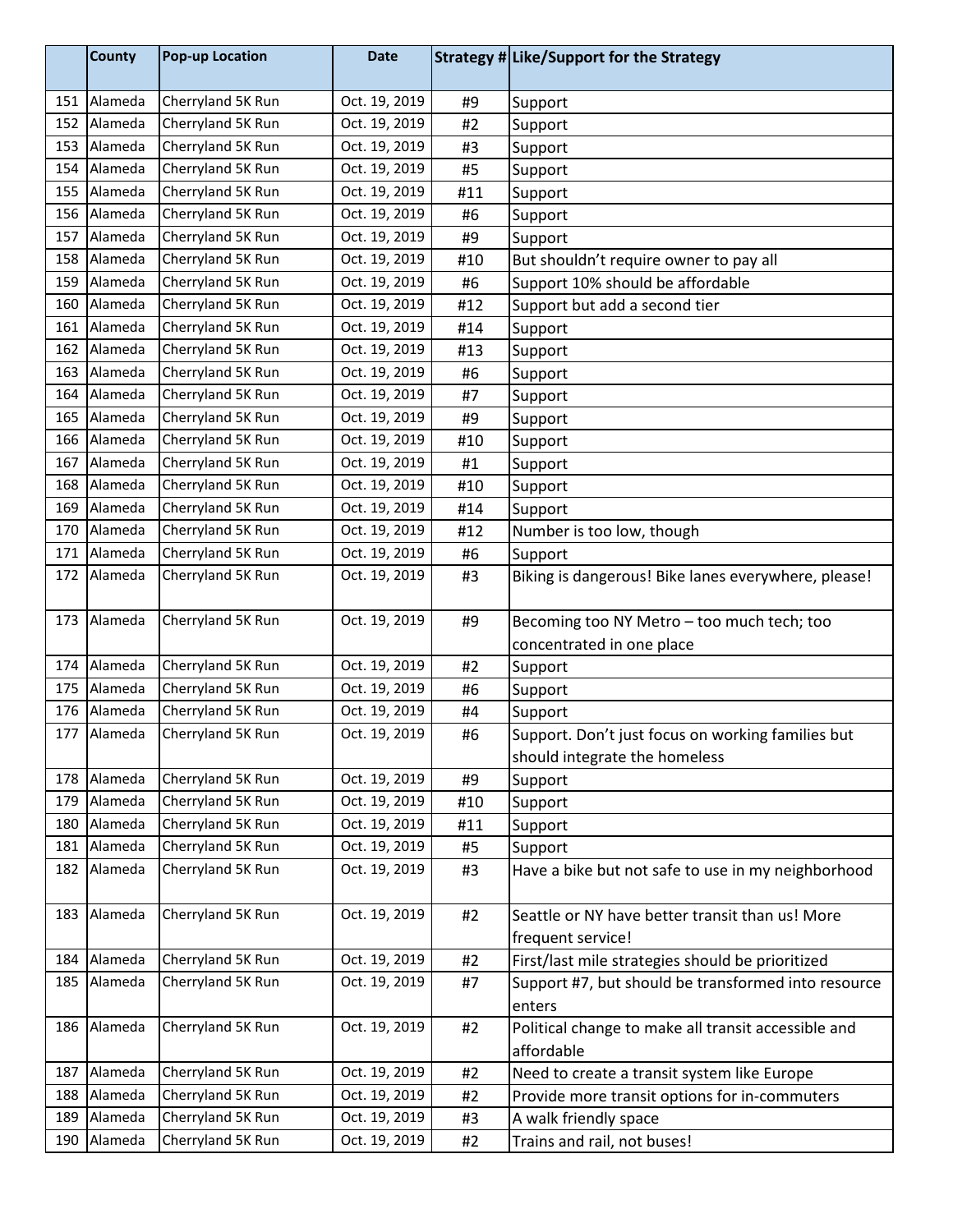|     | <b>County</b> | <b>Pop-up Location</b> | <b>Date</b>   |     | Strategy # Like/Support for the Strategy                                     |
|-----|---------------|------------------------|---------------|-----|------------------------------------------------------------------------------|
|     | 191 Alameda   | <b>CRIL</b>            | Oct. 25, 2019 | #11 | Especially important because bay water already is<br>polluted                |
| 192 | Alameda       | CRIL                   | Oct. 25, 2019 | #12 | Would help people return to school/work                                      |
| 193 | Alameda       | <b>CRIL</b>            | Oct. 25, 2019 | #3  | Important to have additional ways of transportation -                        |
|     |               |                        |               |     | and healthier/pedestrian friendly modes                                      |
|     | 194 Alameda   | <b>CRIL</b>            | Oct. 25, 2019 | #3  | Biking is faster than waiting for a bus!                                     |
| 195 | Alameda       | <b>CRIL</b>            | Oct. 25, 2019 | #6  | Because this is the biggest issue in the Bay Area                            |
| 196 | Alameda       | <b>CRIL</b>            | Oct. 25, 2019 | #7  | If possible to have multi-use areas it would bring<br>communities together   |
| 197 | Alameda       | CRIL                   | Oct. 25, 2019 | #3  | Would help everything                                                        |
| 198 | Alameda       | <b>CRIL</b>            | Oct. 25, 2019 | #1  | This is mandatory                                                            |
| 199 | Alameda       | <b>CRIL</b>            | Oct. 25, 2019 | #2  | Good idea                                                                    |
| 200 | Alameda       | CRIL                   | Oct. 25, 2019 | #3  | Good idea                                                                    |
| 201 | Alameda       | <b>CRIL</b>            | Oct. 25, 2019 | #5  | Like all housing strategies                                                  |
| 202 | Alameda       | CRIL                   | Oct. 25, 2019 | #6  | Like all housing strategies                                                  |
| 203 | Alameda       | <b>CRIL</b>            | Oct. 25, 2019 | #7  | Like all housing strategies                                                  |
| 204 | Alameda       | <b>CRIL</b>            | Oct. 25, 2019 | #8  | Like all housing strategies                                                  |
| 205 | Alameda       | CRIL                   | Oct. 25, 2019 | #10 | Is very important                                                            |
| 206 | Alameda       | <b>CRIL</b>            | Oct. 25, 2019 | #12 | Is more important!                                                           |
| 207 | Alameda       | <b>CRIL</b>            | Oct. 25, 2019 | #14 | Is a good idea                                                               |
| 208 | Alameda       | CRIL                   | Oct. 25, 2019 | #6  | We definitely need more affordable housing for                               |
|     |               |                        |               |     | working folks                                                                |
| 209 | Alameda       | <b>CRIL</b>            | Oct. 25, 2019 | #1  | You can't do anything new if you don't take care of<br>what you already have |
| 210 | Alameda       | <b>CRIL</b>            | Oct. 25, 2019 | #10 | Is a have-to-do as well                                                      |
| 211 | Alameda       | <b>CRIL</b>            | Oct. 25, 2019 | #11 | Have to do this; we're only 8 to 9 feet above sea level                      |
| 212 | Alameda       | <b>CRIL</b>            | Oct. 25, 2019 | #2  | Build out original BART plan                                                 |
|     | 213 Alameda   | <b>CRIL</b>            | Oct. 25, 2019 | #3  | Better visibility for bikes and bike lanes                                   |
|     | 214 Alameda   | <b>CRIL</b>            | Oct. 25, 2019 | #7  | Great idea                                                                   |
| 215 | Alameda       | <b>CRIL</b>            | Oct. 25, 2019 | #4  | Good idea                                                                    |
|     | 216 Alameda   | CRIL                   | Oct. 25, 2019 | #3  | Good idea                                                                    |
| 217 | Alameda       | CRIL                   | Oct. 25, 2019 | #1  | Good idea                                                                    |
|     | 218 Alameda   | <b>CRIL</b>            | Oct. 25, 2019 | #2  | Good idea                                                                    |
| 219 | Alameda       | <b>CRIL</b>            | Oct. 25, 2019 | #7  | Is a smart idea to reduce solo driving                                       |
| 220 | Alameda       | CRIL                   | Oct. 25, 2019 | #6  | Affordable housing yes, but we need to develop more<br><b>JOBS</b>           |
| 221 | Alameda       | CRIL                   | Oct. 25, 2019 | #2  | Add more frequent bus service, especially on<br>weekends                     |
| 222 | Alameda       | <b>CRIL</b>            | Oct. 25, 2019 | #1  | Like                                                                         |
| 223 | Alameda       | <b>CRIL</b>            | Oct. 25, 2019 | #9  | Like                                                                         |
|     | 224 Alameda   | <b>CRIL</b>            | Oct. 25, 2019 | #12 | Like                                                                         |
|     | 225 Alameda   | CRIL                   | Oct. 25, 2019 | #3  | Like                                                                         |
|     | 226 Alameda   | <b>CRIL</b>            | Oct. 25, 2019 | #10 | Like                                                                         |
| 227 | Alameda       | <b>CRIL</b>            | Oct. 25, 2019 | #13 | Like                                                                         |
|     | 228 Alameda   | <b>CRIL</b>            | Oct. 25, 2019 | #14 | Like                                                                         |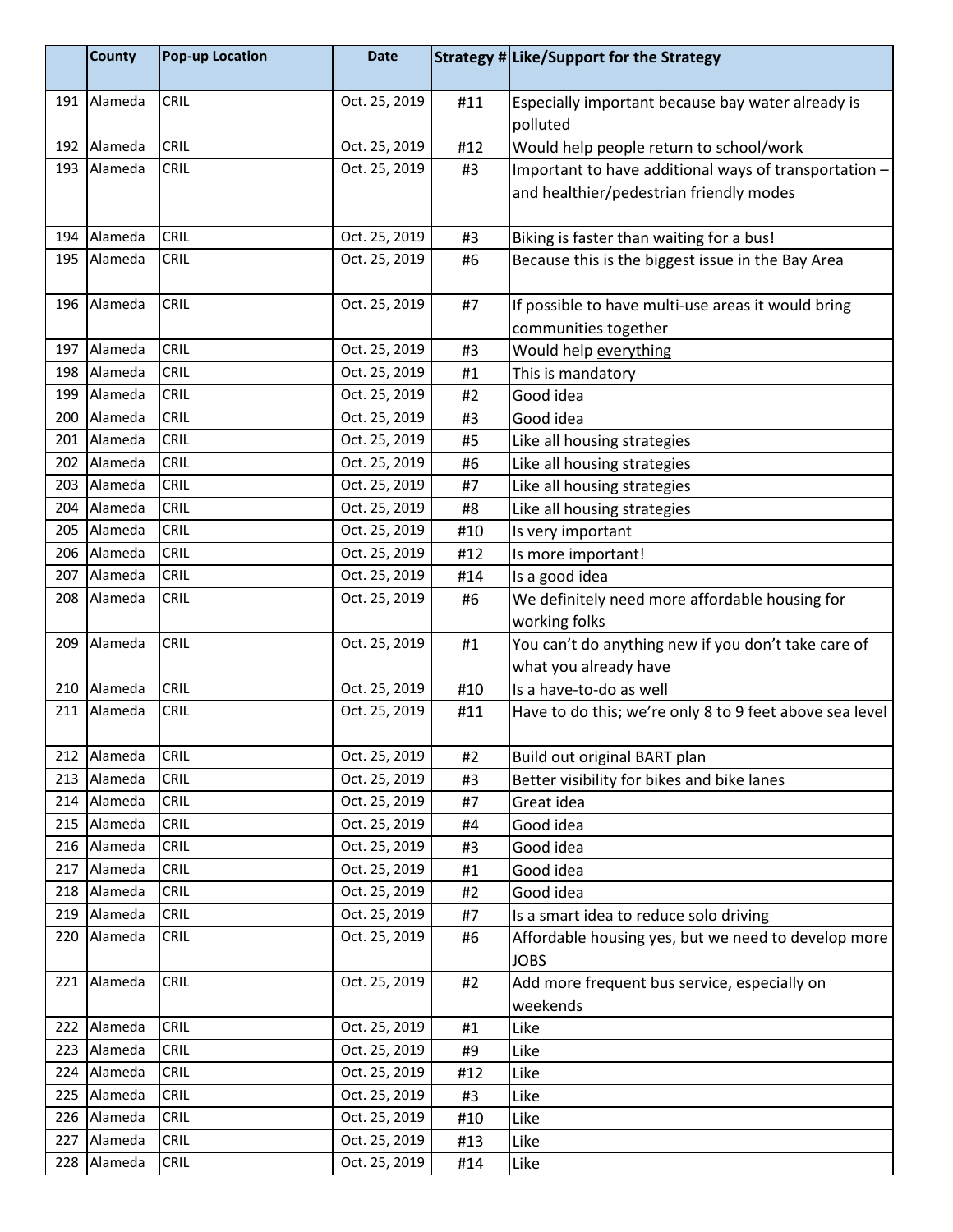|     | <b>County</b> | <b>Pop-up Location</b>      | <b>Date</b>   |     | Strategy # Like/Support for the Strategy |
|-----|---------------|-----------------------------|---------------|-----|------------------------------------------|
| 229 | Alameda       | CRIL                        | Oct. 25, 2019 | #9  | Is okay                                  |
| 230 | Alameda       | CRIL                        | Oct. 25, 2019 | #10 | Nothing else matters                     |
| 231 | Alameda       | CRIL                        | Oct. 25, 2019 | #11 | Nothing else matters                     |
| 232 | Alameda       | <b>CRIL</b>                 | Oct. 25, 2019 | #7  | Nothing else matters                     |
| 233 | Alameda       | <b>CRIL</b>                 | Oct. 25, 2019 | #14 | Nothing else matters                     |
| 234 | Alameda       | CRIL                        | Oct. 25, 2019 | #2  | Keep buses running for 24 hours          |
| 235 | Alameda       | <b>Oakland Lake Merritt</b> | Oct. 26, 2019 | #5  | Like                                     |
| 236 | Alameda       | Oakland Lake Merritt        | Oct. 26, 2019 | #1  | Like                                     |
| 237 | Alameda       | <b>Oakland Lake Merritt</b> | Oct. 26, 2019 | #8  | Like                                     |
| 238 | Alameda       | <b>Oakland Lake Merritt</b> | Oct. 26, 2019 | #14 | Like                                     |
| 239 | Alameda       | <b>Oakland Lake Merritt</b> | Oct. 26, 2019 | #3  | Protected bike lanes                     |
| 240 | Alameda       | <b>Oakland Lake Merritt</b> | Oct. 26, 2019 | #14 | Like                                     |
| 241 | Alameda       | <b>Oakland Lake Merritt</b> | Oct. 26, 2019 | #3  | Like                                     |
| 242 | Alameda       | <b>Oakland Lake Merritt</b> | Oct. 26, 2019 | #10 | Like                                     |
| 243 | Alameda       | <b>Oakland Lake Merritt</b> | Oct. 26, 2019 | #12 | Like                                     |
| 244 | Alameda       | <b>Oakland Lake Merritt</b> | Oct. 26, 2019 | #2  | Like                                     |
| 245 | Alameda       | <b>Oakland Lake Merritt</b> | Oct. 26, 2019 | #11 | Like                                     |
| 246 | Alameda       | <b>Oakland Lake Merritt</b> | Oct. 26, 2019 | #8  | Like                                     |
| 247 | Alameda       | <b>Oakland Lake Merritt</b> | Oct. 26, 2019 | #7  | Like                                     |
| 248 | Alameda       | Oakland Lake Merritt        | Oct. 26, 2019 | #6  | Like                                     |
| 249 | Alameda       | <b>Oakland Lake Merritt</b> | Oct. 26, 2019 | #1  | Like                                     |
| 250 | Alameda       | <b>Oakland Lake Merritt</b> | Oct. 26, 2019 | #3  | Like                                     |
| 251 | Alameda       | <b>Oakland Lake Merritt</b> | Oct. 26, 2019 | #7  | Like                                     |
| 252 | Alameda       | <b>Oakland Lake Merritt</b> | Oct. 26, 2019 | #7  | Like                                     |
| 253 | Alameda       | <b>Oakland Lake Merritt</b> | Oct. 26, 2019 | #14 | Like                                     |
| 254 | Alameda       | <b>Oakland Lake Merritt</b> | Oct. 26, 2019 | #1  | Like                                     |
| 255 | Alameda       | <b>Oakland Lake Merritt</b> | Oct. 26, 2019 | #14 | Like                                     |
| 256 | Alameda       | <b>Oakland Lake Merritt</b> | Oct. 26, 2019 | #9  | Like                                     |
| 257 | Alameda       | <b>Oakland Lake Merritt</b> | Oct. 26, 2019 | #10 | Like                                     |
| 258 | Alameda       | Oakland Lake Merritt        | Oct. 26, 2019 | #9  | Like                                     |
| 259 | Alameda       | <b>Oakland Lake Merritt</b> | Oct. 26, 2019 | #1  | Please and thank you                     |
| 260 | Alameda       | Oakland Lake Merritt        | Oct. 26, 2019 | #6  | Like                                     |
| 261 | Alameda       | <b>Oakland Lake Merritt</b> | Oct. 26, 2019 | #6  | Like                                     |
| 262 | Alameda       | <b>Oakland Lake Merritt</b> | Oct. 26, 2019 | #10 | Like                                     |
| 263 | Alameda       | <b>Oakland Lake Merritt</b> | Oct. 26, 2019 | #1  | Like                                     |
| 264 | Alameda       | Oakland Lake Merritt        | Oct. 26, 2019 | #8  | Like                                     |
| 265 | Alameda       | <b>Oakland Lake Merritt</b> | Oct. 26, 2019 | #11 | Like                                     |
| 266 | Alameda       | <b>Oakland Lake Merritt</b> | Oct. 26, 2019 | #7  | Like                                     |
| 267 | Alameda       | Oakland Lake Merritt        | Oct. 26, 2019 | #6  | Like                                     |
| 268 | Alameda       | <b>Oakland Lake Merritt</b> | Oct. 26, 2019 | #11 | Like                                     |
| 269 | Alameda       | <b>Oakland Lake Merritt</b> | Oct. 26, 2019 | #12 | Like                                     |
| 270 | Alameda       | <b>Oakland Lake Merritt</b> | Oct. 26, 2019 | #2  | Like                                     |
| 271 | Alameda       | <b>Oakland Lake Merritt</b> | Oct. 26, 2019 | #6  | Like                                     |
| 272 | Alameda       | Oakland Lake Merritt        | Oct. 26, 2019 | #4  | Like                                     |
| 273 | Alameda       | <b>Oakland Lake Merritt</b> | Oct. 26, 2019 | #2  | <b>Trains</b>                            |
| 274 | Alameda       | Oakland Lake Merritt        | Oct. 26, 2019 | #3  | More secure bike parking at BART         |
| 275 | Alameda       | <b>Oakland Lake Merritt</b> | Oct. 26, 2019 | #3  | More dedicated bike lanes                |
| 276 | Alameda       | Oakland Lake Merritt        | Oct. 26, 2019 | #2  | Quieter BART trains                      |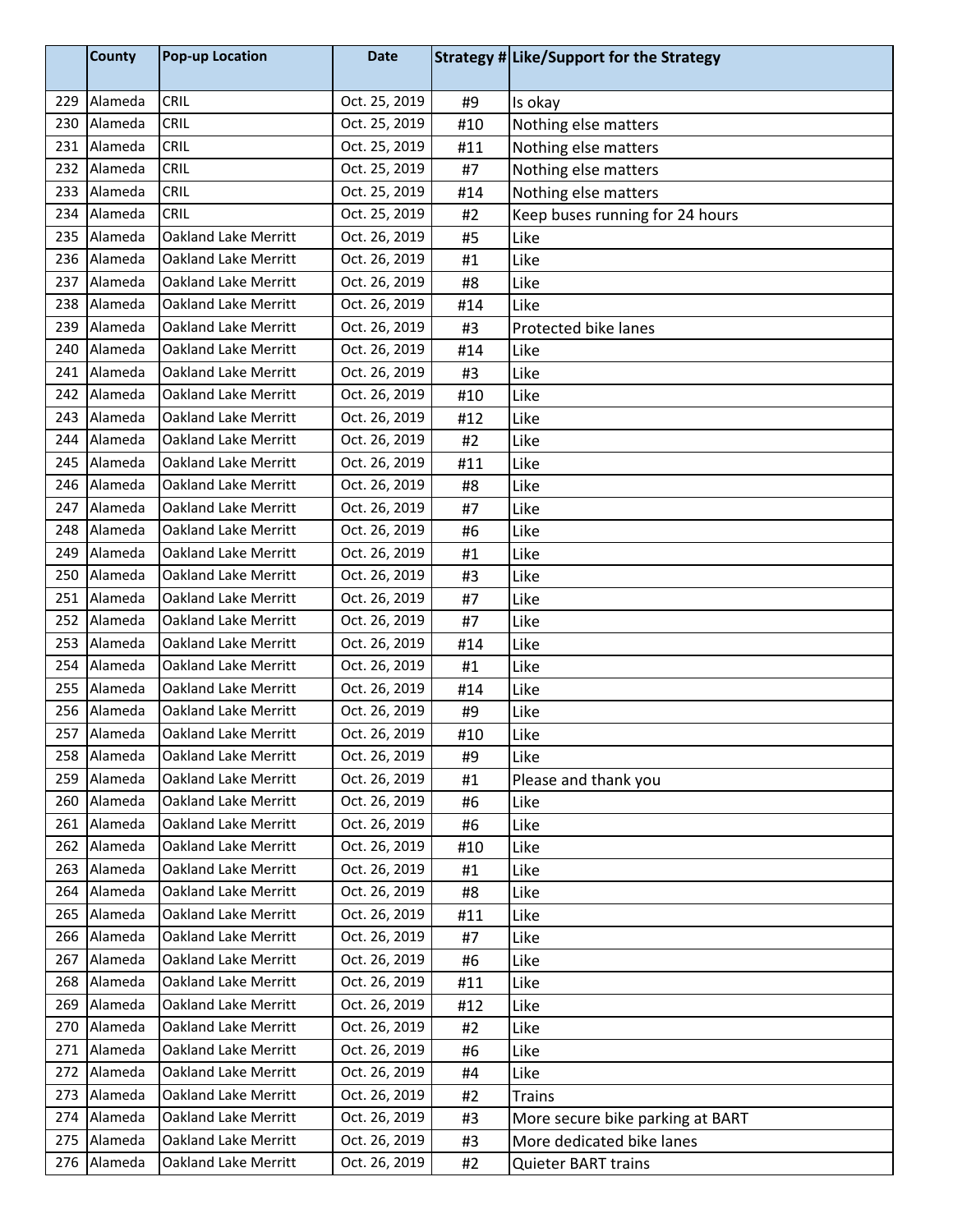|            | <b>County</b>      | <b>Pop-up Location</b>                             | <b>Date</b>                  |          | Strategy # Like/Support for the Strategy                                                                 |
|------------|--------------------|----------------------------------------------------|------------------------------|----------|----------------------------------------------------------------------------------------------------------|
| 277        | Alameda            | <b>Oakland Lake Merritt</b>                        | Oct. 26, 2019                | #1       | Maintenance                                                                                              |
| 278        | Alameda            | Oakland-Fruitvale Fest.                            | Nov. 2, 2019                 | #2       | New transbay rail crossing to the Peninsula                                                              |
| 279        | Alameda            | Oakland-Fruitvale Fest.                            | Nov. 2, 2019                 | #7       | Consider safety and sea level rise with #7                                                               |
| 280        | Alameda            | Oakland-Fruitvale Fest.                            | Nov. 2, 2019                 | #5       | Housing (La vivienda) most important                                                                     |
| 281        | Alameda            | Oakland-Fruitvale Fest.                            | Nov. 2, 2019                 | #6       | Housing (La vivienda) most important                                                                     |
| 282        | Alameda            | Oakland-Fruitvale Fest.                            | Nov. 2, 2019                 | #7       | Housing (La vivienda) most important                                                                     |
| 283        | Alameda            | Oakland-Fruitvale Fest.                            | Nov. 2, 2019                 | #8       | Housing (La vivienda) most important                                                                     |
| 284        | Alameda            | Oakland-Fruitvale Fest.                            | Nov. 2, 2019                 | #1       | Transportation strategies the most important                                                             |
| 285        | Alameda            | Oakland-Fruitvale Fest.                            | Nov. 2, 2019                 | #2       | Transportation strategies the most important                                                             |
| 286        | Alameda            | Oakland-Fruitvale Fest.                            | Nov. 2, 2019                 | #3       | Transportation strategies the most important                                                             |
| 287        | Alameda            | Oakland-Fruitvale Fest.                            | Nov. 2, 2019                 | #4       | Transportation strategies the most important                                                             |
| 288        | Alameda            | Oakland-Fruitvale Fest.                            | Nov. 2, 2019                 | #9       | Environmental strategies the most important                                                              |
| 289        | Alameda            | Oakland-Fruitvale Fest.                            | Nov. 2, 2019                 | #10      | Environmental strategies the most important                                                              |
| 290        | Alameda            | Oakland-Fruitvale Fest.                            | Nov. 2, 2019                 | #11      | Environmental strategies the most important                                                              |
| 291        | Alameda            | Oakland-Fruitvale Fest.                            | Nov. 2, 2019                 | #3       | I like it because it keeps folks safer                                                                   |
| 292        | Alameda            | Oakland-Fruitvale Fest.                            | Nov. 2, 2019                 | #5       | Like                                                                                                     |
| 293        | Alameda            | Oakland-Fruitvale Fest.                            | Nov. 2, 2019                 | #1       | Like                                                                                                     |
| 294        | Alameda            | Oakland-Fruitvale Fest.                            | Nov. 2, 2019                 | #12      | Like                                                                                                     |
| 295        | Alameda            | Oakland-Fruitvale Fest.                            | Nov. 2, 2019                 | #6       | Like                                                                                                     |
| 296        | Alameda            | Oakland-Fruitvale Fest.                            | Nov. 2, 2019                 | #14      | Like                                                                                                     |
| 297        | Alameda            | Oakland-Fruitvale Fest.                            | Nov. 2, 2019                 | #2       | BRT fills holes in the transit network and is cheaper                                                    |
| 298        | Alameda            | Oakland-Fruitvale Fest.                            | Nov. 2, 2019                 | #4       | Like it because it's in one place                                                                        |
| 299        | Alameda            | Oakland-Fruitvale Fest.                            | Nov. 2, 2019                 | #1       | All good, but implement at 10x the scale & 10x the                                                       |
| 300        | Alameda            | Oakland-Fruitvale Fest.                            | Nov. 2, 2019                 | #2       | All good, but implement at 10x the scale & 10x the                                                       |
| 301        | Alameda            | Oakland-Fruitvale Fest.                            | Nov. 2, 2019                 | #3       | All good, but implement at 10x the scale & 10x the                                                       |
| 302        | Alameda            | Oakland-Fruitvale Fest.                            | Nov. 2, 2019                 | #4       | All good, but implement at 10x the scale & 10x the                                                       |
| 303        | Alameda            | Oakland-Fruitvale Fest.                            | Nov. 2, 2019                 | #5       | All good, but implement at 10x the scale & 10x the                                                       |
| 304        | Alameda            | Oakland-Fruitvale Fest.                            | Nov. 2, 2019                 | #6       | All good, but implement at 10x the scale & 10x the                                                       |
| 305<br>306 | Alameda<br>Alameda | Oakland-Fruitvale Fest.<br>Oakland-Fruitvale Fest. | Nov. 2, 2019<br>Nov. 2, 2019 | #7       | All good, but implement at 10x the scale & 10x the                                                       |
| 307        | Alameda            | Oakland-Fruitvale Fest.                            | Nov. 2, 2019                 | #8<br>#9 | All good, but implement at 10x the scale & 10x the<br>All good, but implement at 10x the scale & 10x the |
| 308        | Alameda            | Oakland-Fruitvale Fest.                            | Nov. 2, 2019                 | #10      | All good, but implement at 10x the scale & 10x the                                                       |
| 309        | Alameda            | Oakland-Fruitvale Fest.                            | Nov. 2, 2019                 | #11      | All good, but implement at 10x the scale & 10x the                                                       |
| 310        | Alameda            | Oakland-Fruitvale Fest.                            | Nov. 2, 2019                 | #12      | All good, but implement at 10x the scale & 10x the                                                       |
| 311        | Alameda            | Oakland-Fruitvale Fest.                            | Nov. 2, 2019                 | #13      | All good, but implement at 10x the scale & 10x the                                                       |
| 312        | Alameda            | Oakland-Fruitvale Fest.                            | Nov. 2, 2019                 | #14      | All good, but implement at 10x the scale & 10x the                                                       |
| 313        | Alameda            | Oakland-Fruitvale Fest.                            | Nov. 2, 2019                 | #7       | Porque estaremos usando algo abandonado. Because                                                         |
|            |                    |                                                    |                              |          | we would be using something abandoned                                                                    |
| 314        | Alameda            | Oakland-Fruitvale Fest.                            | Nov. 2, 2019                 | #6       | No hay suficientes viviendas economicas, y viven muy                                                     |
|            |                    |                                                    |                              |          | lejos actualmente. There are not sufficient affordable                                                   |
|            |                    |                                                    |                              |          | housing units and people live very far away.                                                             |
| 315        | Alameda            | Oakland-Fruitvale Fest.                            | Nov. 2, 2019                 | #11      | Flooding is a real problem; consider alternatives to                                                     |
|            |                    |                                                    |                              |          | seawalls                                                                                                 |
| 316        | Alameda            | Oakland-Fruitvale Fest.                            | Nov. 2, 2019                 | #12      | Like                                                                                                     |
| 317        | Alameda            | Oakland-Fruitvale Fest.                            | Nov. 2, 2019                 | #5       | Like                                                                                                     |
| 318        | Alameda            | Oakland-Fruitvale Fest.                            | Nov. 2, 2019                 | #6       | Like                                                                                                     |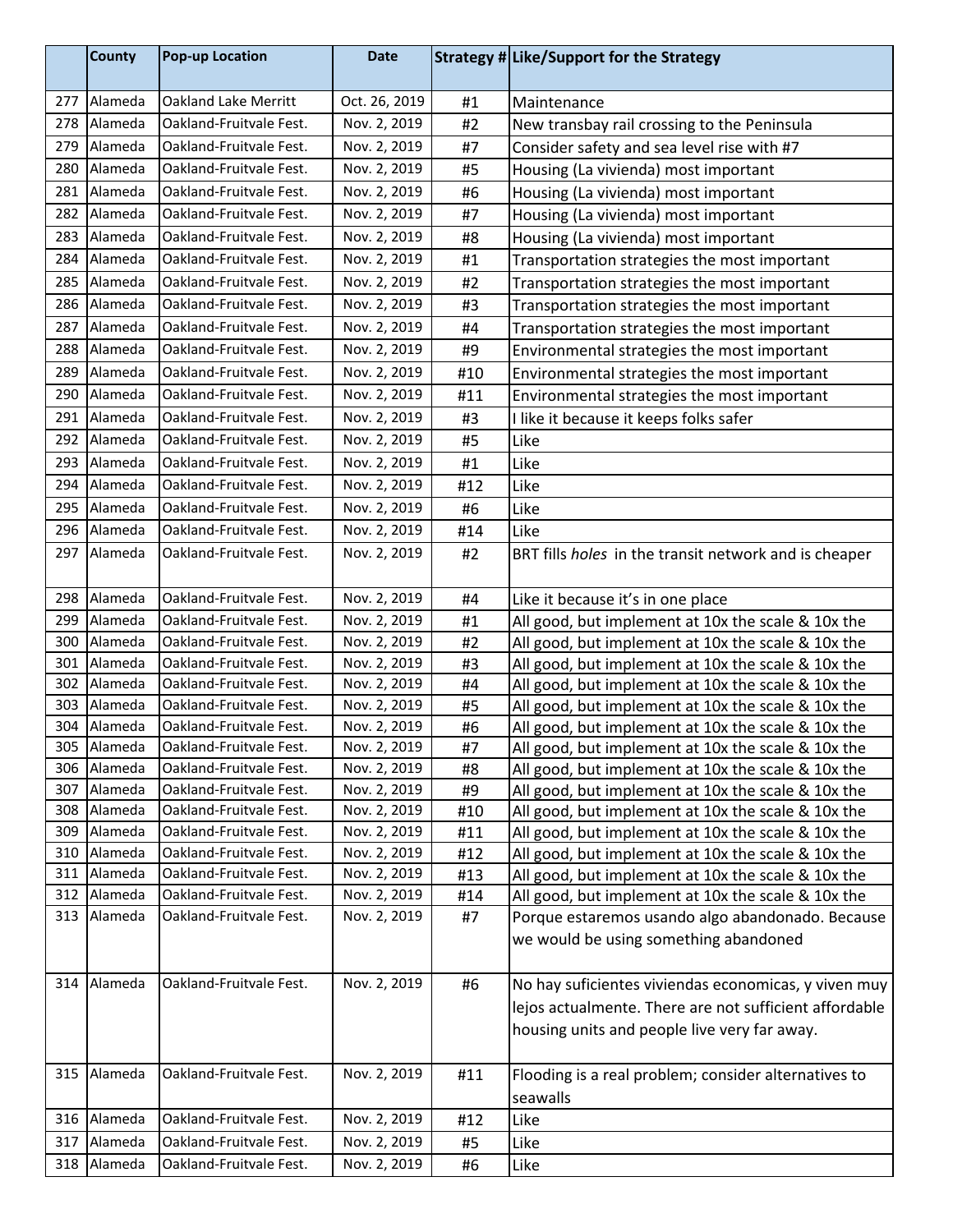|     | <b>County</b> | <b>Pop-up Location</b>  | <b>Date</b>  |     | Strategy # Like/Support for the Strategy                |
|-----|---------------|-------------------------|--------------|-----|---------------------------------------------------------|
| 319 | Alameda       | Oakland-Fruitvale Fest. | Nov. 2, 2019 | #11 | Like                                                    |
| 320 | Alameda       | Oakland-Fruitvale Fest. | Nov. 2, 2019 | #6  | Good idea; I want to own a house                        |
| 321 | Alameda       | Oakland-Fruitvale Fest. | Nov. 2, 2019 | #12 | Because it is so expensive to live here                 |
| 322 | Alameda       | Oakland-Fruitvale Fest. | Nov. 2, 2019 | #5  | But also take care of (improve) low-performing          |
|     |               |                         |              |     | schools and offer housing there, too                    |
| 323 | Alameda       | Oakland-Fruitvale Fest. | Nov. 2, 2019 | #2  | Major overhaul of transit infrastructure                |
| 324 | Alameda       | Oakland-Fruitvale Fest. | Nov. 2, 2019 | #6  | Could keep people in their homes                        |
| 325 | Alameda       | Oakland-Fruitvale Fest. | Nov. 2, 2019 | #2  | We should be laying new rail NOW; he has a 4-hour       |
|     |               |                         |              |     | commute                                                 |
| 326 | Alameda       | Oakland-Fruitvale Fest. | Nov. 2, 2019 | #4  | Like                                                    |
| 327 | Alameda       | Oakland-Fruitvale Fest. | Nov. 2, 2019 | #2  | Most funds should be directed toward public transit     |
|     |               |                         |              |     |                                                         |
| 328 | Alameda       | Oakland-Fruitvale Fest. | Nov. 2, 2019 | #5  | Like                                                    |
| 329 | Alameda       | Oakland-Fruitvale Fest. | Nov. 2, 2019 | #6  | Like                                                    |
| 330 | Alameda       | Oakland-Fruitvale Fest. | Nov. 2, 2019 | #12 | Like                                                    |
| 331 | Alameda       | Oakland-Fruitvale Fest. | Nov. 2, 2019 | #5  | Like                                                    |
| 332 | Alameda       | Oakland-Fruitvale Fest. | Nov. 2, 2019 | #6  | Like                                                    |
| 333 | Alameda       | Oakland-Fruitvale Fest. | Nov. 2, 2019 | #5  | Like                                                    |
| 334 | Alameda       | Oakland-Fruitvale Fest. | Nov. 2, 2019 | #6  | Like                                                    |
| 335 | Alameda       | Oakland-Fruitvale Fest. | Nov. 2, 2019 | #7  | Like                                                    |
| 336 | Alameda       | Oakland-Fruitvale Fest. | Nov. 2, 2019 | #8  | Like                                                    |
| 337 | Alameda       | Oakland-Fruitvale Fest. | Nov. 2, 2019 | #1  | Like                                                    |
| 338 | Alameda       | Oakland-Fruitvale Fest. | Nov. 2, 2019 | #10 | No brainer - to rebuild is not as efficient as          |
|     |               |                         |              |     | retrofitting                                            |
| 339 | Alameda       | Oakland-Fruitvale Fest. | Nov. 2, 2019 | #5  | All important, but #5 and #6 a priority; key to         |
|     |               |                         |              |     | sustainable cities                                      |
| 340 | Alameda       | Oakland-Fruitvale Fest. | Nov. 2, 2019 | #6  | All important, but #5 and #6 a priority; key to         |
|     |               |                         |              |     | sustainable cities                                      |
|     | 341 Alameda   | Oakland-Fruitvale Fest. | Nov. 2, 2019 | #12 | Like                                                    |
| 342 | Alameda       | Oakland-Fruitvale Fest. | Nov. 2, 2019 | #5  | Like                                                    |
| 343 | Alameda       | Oakland-Fruitvale Fest. | Nov. 2, 2019 | #11 | Focus on #11; para proteger a la tierra. To protect the |
|     |               |                         |              |     | earth.                                                  |
| 344 | Alameda       | Oakland-Fruitvale Fest. | Nov. 2, 2019 | #10 | Focus on #10; para proteger a la tierra. To protect the |
|     |               |                         |              |     | earth.                                                  |
| 345 | Alameda       | Oakland-Fruitvale Fest. | Nov. 2, 2019 | #2  | Porque hay mucho trafico en las carreteras. Because     |
|     |               |                         |              |     | there is very much traffic / congestion on the roads    |
|     |               |                         |              |     |                                                         |
| 346 | Alameda       | Oakland-Fruitvale Fest. | Nov. 2, 2019 | #7  | Like                                                    |
| 347 | Alameda       | Oakland-Fruitvale Fest. | Nov. 2, 2019 | #1  | Important                                               |
| 348 | Alameda       | Oakland-Fruitvale Fest. | Nov. 2, 2019 | #2  | Need more public transit options                        |
| 349 | Alameda       | Oakland-Fruitvale Fest. | Nov. 2, 2019 | #3  | Important                                               |
| 350 | Alameda       | Oakland-Fruitvale Fest. | Nov. 2, 2019 | #4  | Important                                               |
| 351 | Alameda       | Oakland-Fruitvale Fest. | Nov. 2, 2019 | #1  | Transportation strategies are most important            |
| 352 | Alameda       | Oakland-Fruitvale Fest. | Nov. 2, 2019 | #2  | Transportation strategies are most important            |
| 353 | Alameda       | Oakland-Fruitvale Fest. | Nov. 2, 2019 | #3  | Transportation strategies are most important            |
| 354 | Alameda       | Oakland-Fruitvale Fest. | Nov. 2, 2019 | #4  | Transportation strategies are most important            |
| 355 | Alameda       | Oakland-Fruitvale Fest. | Nov. 2, 2019 | #5  | Housing strategies are most important                   |
| 356 | Alameda       | Oakland-Fruitvale Fest. | Nov. 2, 2019 | #6  | Housing strategies are most important                   |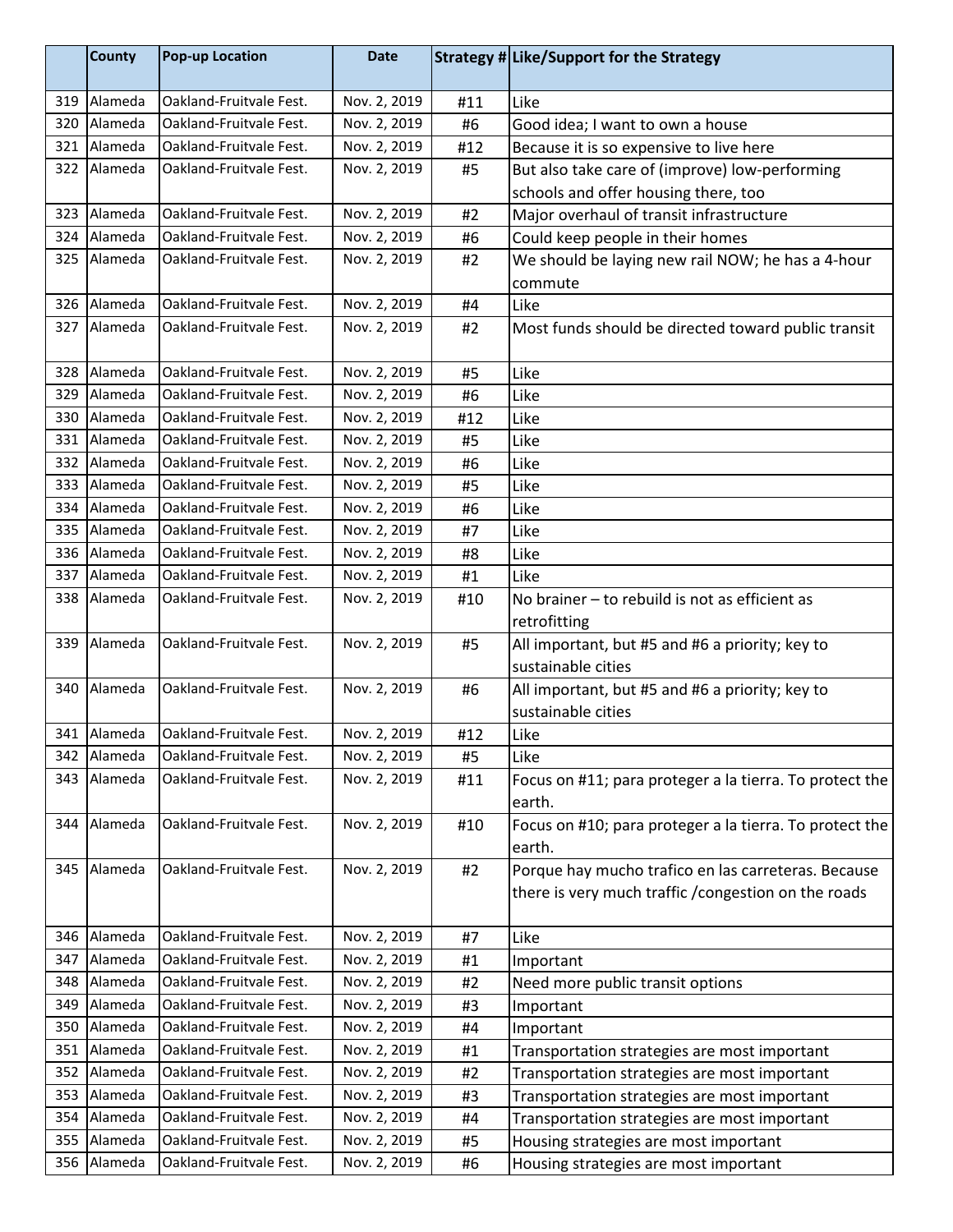|     | <b>County</b> | <b>Pop-up Location</b>  | <b>Date</b>  |     | Strategy # Like/Support for the Strategy                |
|-----|---------------|-------------------------|--------------|-----|---------------------------------------------------------|
| 357 | Alameda       | Oakland-Fruitvale Fest. | Nov. 2, 2019 | #7  | Housing strategies are most important                   |
| 358 | Alameda       | Oakland-Fruitvale Fest. | Nov. 2, 2019 | #8  | Housing strategies are most important                   |
| 359 | Alameda       | Oakland-Fruitvale Fest. | Nov. 2, 2019 | #3  | But bicyclists need to follow the rules/they should get |
|     |               |                         |              |     | fined if they don't                                     |
| 360 | Alameda       | Oakland-Fruitvale Fest. | Nov. 2, 2019 | #2  | More public transport                                   |
| 361 | Alameda       | Oakland-Fruitvale Fest. | Nov. 2, 2019 | #12 | Like                                                    |
| 362 | Alameda       | Oakland-Fruitvale Fest. | Nov. 2, 2019 | #1  | Like                                                    |
| 363 | Alameda       | Oakland-Fruitvale Fest. | Nov. 2, 2019 | #1  | Like                                                    |
| 364 | Alameda       | Oakland-Fruitvale Fest. | Nov. 2, 2019 | #6  | Like                                                    |
| 365 | Alameda       | Oakland-Fruitvale Fest. | Nov. 2, 2019 | #12 | Like                                                    |
| 366 | Alameda       | Oakland-Fruitvale Fest. | Nov. 2, 2019 | #10 | Like                                                    |
| 367 | Alameda       | Oakland-Fruitvale Fest. | Nov. 2, 2019 | #3  | Like                                                    |
| 368 | Alameda       | Oakland-Fruitvale Fest. | Nov. 2, 2019 | #9  | Like                                                    |
| 369 | Alameda       | Oakland-Fruitvale Fest. | Nov. 2, 2019 | #14 | Like                                                    |
| 370 | Alameda       | Oakland-Fruitvale Fest. | Nov. 2, 2019 | #2  | Like                                                    |
| 371 | Alameda       | Oakland-Fruitvale Fest. | Nov. 2, 2019 | #1  | Like                                                    |
| 372 | Alameda       | Oakland-Fruitvale Fest. | Nov. 2, 2019 | #6  | Avoid gentrification                                    |
| 373 | Alameda       | Oakland-Fruitvale Fest. | Nov. 2, 2019 | #8  | Avoid gentrification                                    |
| 374 | Alameda       | Oakland-Fruitvale Fest. | Nov. 2, 2019 | #5  | Like                                                    |
| 375 | Alameda       | Oakland-Fruitvale Fest. | Nov. 2, 2019 | #2  | Like                                                    |
| 376 | Alameda       | Oakland-Fruitvale Fest. | Nov. 2, 2019 | #2  | Support                                                 |
| 377 | Alameda       | Oakland-Fruitvale Fest. | Nov. 2, 2019 | #2  | Increase transit service and provide clearer signage    |
|     |               |                         |              |     | for riders                                              |
| 378 | Alameda       | Oakland-Fruitvale Fest. | Nov. 2, 2019 | #5  | Mejor vivienda. Better housing.                         |
| 379 | Alameda       | Oakland-Fruitvale Fest. | Nov. 2, 2019 | #6  | Mejor vivienda. Better housing.                         |
| 380 | Alameda       | Oakland-Fruitvale Fest. | Nov. 2, 2019 | #5  | Affordable housing, please!                             |
| 381 | Alameda       | Oakland-Fruitvale Fest. | Nov. 2, 2019 | #6  | Affordable housing, please!                             |
| 382 | Alameda       | Oakland-Fruitvale Fest. | Nov. 2, 2019 | #6  | Build housing at all economic levels - middle to        |
|     |               |                         |              |     | extremely low -- and need accountability                |
| 383 | Alameda       | Oakland-Fruitvale Fest. | Nov. 2, 2019 | #1  | All important but transportation the most important     |
|     |               |                         |              |     | strategies                                              |
| 384 | Alameda       | Oakland-Fruitvale Fest. | Nov. 2, 2019 | #2  | All important but transportation the most important     |
|     |               |                         |              |     | strategies                                              |
| 385 | Alameda       | Oakland-Fruitvale Fest. | Nov. 2, 2019 | #3  | All important but transportation the most important     |
|     |               |                         |              |     | strategies                                              |
| 386 | Alameda       | Oakland-Fruitvale Fest. | Nov. 2, 2019 | #4  | All important but transportation the most important     |
|     |               |                         |              |     | strategies                                              |
| 387 | Alameda       | Oakland-Fruitvale Fest. | Nov. 2, 2019 | #6  | I like it and let's build smaller homes to house more   |
|     |               |                         |              |     | people so more people can be SAFE                       |
| 388 | Alameda       | Oakland-Fruitvale Fest. | Nov. 2, 2019 | #3  | Complete the Bay Trail                                  |
| 389 | Alameda       | Oakland-Fruitvale Fest. | Nov. 2, 2019 | #5  | Promote communal housing hubs around                    |
|     |               |                         |              |     | transportation corridors                                |
| 390 | Alameda       | Fremont-Irvington FM    | Nov. 3, 2019 | #13 | If you develop out of the area (even if development is  |
|     |               |                         |              |     | isolated) should be levied more taxes                   |
|     |               |                         |              |     |                                                         |
| 391 | Alameda       | Fremont-Irvington FM    | Nov. 3, 2019 | #7  | Encourage mixed use development                         |
| 392 | Alameda       | Fremont-Irvington FM    | Nov. 3, 2019 | #9  | Support                                                 |
| 393 | Alameda       | Fremont-Irvington FM    | Nov. 3, 2019 | #10 | Support                                                 |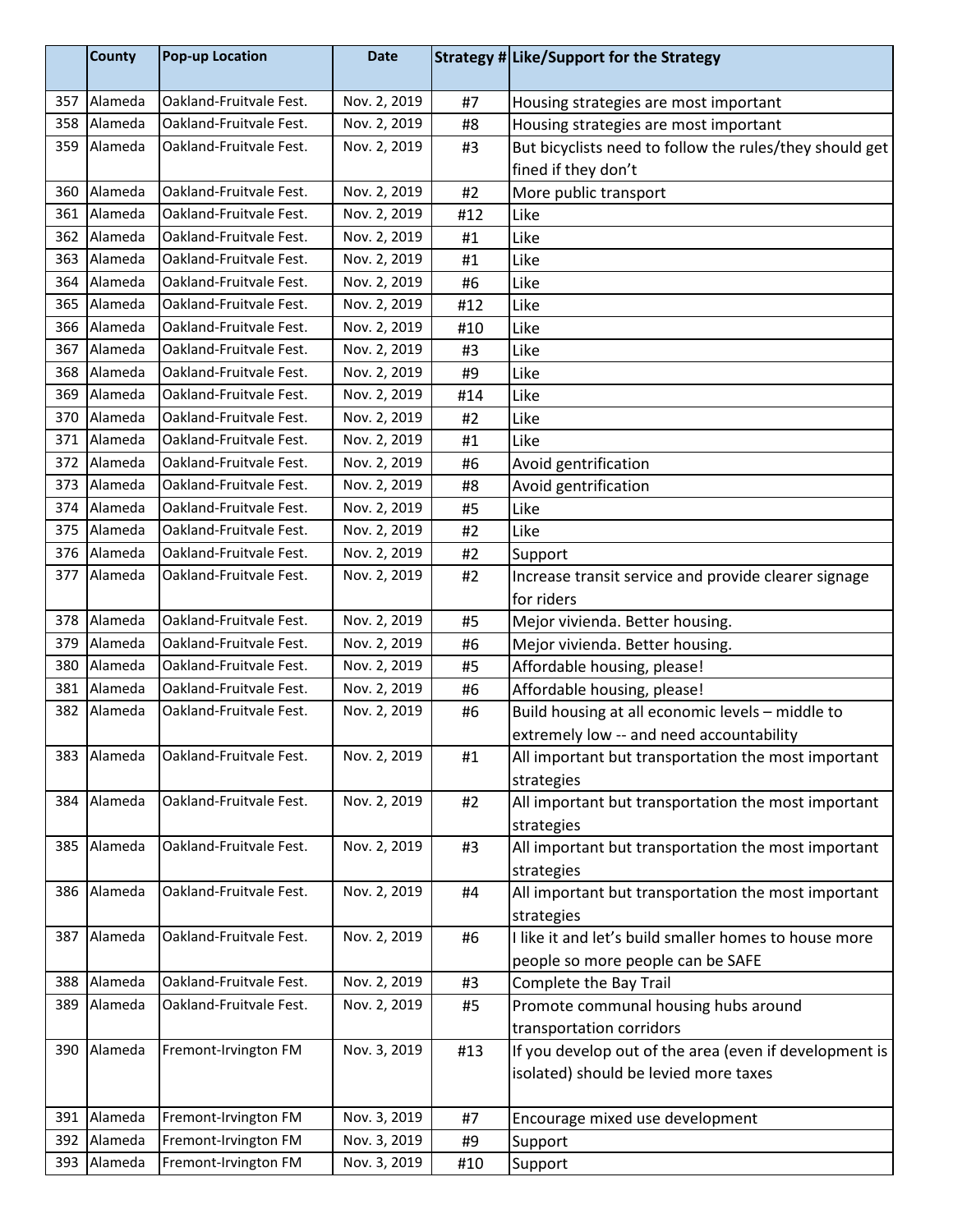|     | <b>County</b> | <b>Pop-up Location</b> | <b>Date</b>  |     | Strategy # Like/Support for the Strategy             |
|-----|---------------|------------------------|--------------|-----|------------------------------------------------------|
| 394 | Alameda       | Fremont-Irvington FM   | Nov. 3, 2019 | #11 | Support                                              |
| 395 | Alameda       | Fremont-Irvington FM   | Nov. 3, 2019 | #3  | Make segregated bike lanes so bikes can share roads  |
|     |               |                        |              |     | but cars can't share bike lane                       |
| 396 | Alameda       | Fremont-Irvington FM   | Nov. 3, 2019 | #5  | School districts should remove restrictions so they  |
|     |               |                        |              |     | can assign schools across the district not by where  |
|     |               |                        |              |     | you live                                             |
| 397 | Alameda       | Fremont-Irvington FM   | Nov. 3, 2019 | #9  | Support                                              |
| 398 | Alameda       | Fremont-Irvington FM   | Nov. 3, 2019 | #9  | Likes open space                                     |
| 399 | Alameda       | Fremont-Irvington FM   | Nov. 3, 2019 | #2  | Encourage transit over cars                          |
| 400 | Alameda       | Fremont-Irvington FM   | Nov. 3, 2019 | #3  | Reintroduces walking; promotes health as well        |
| 401 | Alameda       | Fremont-Irvington FM   | Nov. 3, 2019 | #5  | Good                                                 |
| 402 | Alameda       | Fremont-Irvington FM   | Nov. 3, 2019 | #14 | Support; need to encourage commercial growth         |
| 403 | Alameda       | Fremont-Irvington FM   | Nov. 3, 2019 | #1  | Support                                              |
| 404 | Alameda       | Fremont-Irvington FM   | Nov. 3, 2019 | #2  | Support                                              |
| 405 | Alameda       | Fremont-Irvington FM   | Nov. 3, 2019 | #3  | Support                                              |
| 406 | Alameda       | Fremont-Irvington FM   | Nov. 3, 2019 | #4  | Support                                              |
| 407 | Alameda       | Fremont-Irvington FM   | Nov. 3, 2019 | #9  | Good                                                 |
| 408 | Alameda       | Fremont-Irvington FM   | Nov. 3, 2019 | #10 | Good                                                 |
| 409 | Alameda       | Fremont-Irvington FM   | Nov. 3, 2019 | #11 | Good                                                 |
| 410 | Alameda       | Fremont-Irvington FM   | Nov. 3, 2019 | #4  | One-stop shop!                                       |
| 411 | Alameda       | Fremont-Irvington FM   | Nov. 3, 2019 | #1  | Support. Need to make it easier and more             |
|     |               |                        |              |     | streamlined so it doesn't take so long               |
| 412 | Alameda       | Fremont-Irvington FM   | Nov. 3, 2019 | #2  | Support. Need to make it easier and more             |
|     |               |                        |              |     | streamlined so it doesn't take so long               |
| 413 | Alameda       | Fremont-Irvington FM   | Nov. 3, 2019 | #3  | Support. Need to make it easier and more             |
|     |               |                        |              |     | streamlined so it doesn't take so long               |
| 414 | Alameda       | Fremont-Irvington FM   | Nov. 3, 2019 | #4  | Support. Need to make it easier and more             |
|     |               |                        |              |     | streamlined so it doesn't take so long               |
|     | 415 Alameda   | Fremont-Irvington FM   | Nov. 3, 2019 | #2  | Traffic is getting worse; need more public transport |
| 416 | Alameda       | Fremont-Irvington FM   | Nov. 3, 2019 | #3  | Ride my bike to San Jose, from Fremont 3x/week; it   |
|     |               |                        |              |     | should be safer!                                     |
| 417 | Alameda       | Fremont-Irvington FM   | Nov. 3, 2019 | #4  | Yes, need it now.                                    |
| 418 | Alameda       | Fremont-Irvington FM   | Nov. 3, 2019 | #8  | Good                                                 |
| 419 | Alameda       | Fremont-Irvington FM   | Nov. 3, 2019 | #9  | No more houses                                       |
| 420 | Alameda       | Fremont-Irvington FM   | Nov. 3, 2019 | #9  | No more houses                                       |
| 421 | Alameda       | Fremont-Irvington FM   | Nov. 3, 2019 | #9  | Open space is disappearing; very important           |
| 422 | Alameda       | Fremont-Irvington FM   | Nov. 3, 2019 | #9  | #9! No more houses                                   |
| 423 | Alameda       | Fremont-Irvington FM   | Nov. 3, 2019 | #4  | Support; simplify things                             |
| 424 | Alameda       | Fremont-Irvington FM   | Nov. 3, 2019 | #5  | Support to get people out of cars                    |
| 425 | Alameda       | Fremont-Irvington FM   | Nov. 3, 2019 | #1  | Transport strategies very important                  |
| 426 | Alameda       | Fremont-Irvington FM   | Nov. 3, 2019 | #2  | Transport strategies very important                  |
| 427 | Alameda       | Fremont-Irvington FM   | Nov. 3, 2019 | #3  | Transport strategies very important                  |
| 428 | Alameda       | Fremont-Irvington FM   | Nov. 3, 2019 | #4  | Transport strategies very important                  |
| 429 | Alameda       | Fremont-Irvington FM   | Nov. 3, 2019 | #10 | Good idea                                            |
| 430 | Alameda       | Fremont-Irvington FM   | Nov. 3, 2019 | #11 | Important                                            |
| 431 | Alameda       | Fremont-Irvington FM   | Nov. 3, 2019 | #1  | All good. Everything together looks good! Not        |
|     |               |                        |              |     | separate but together.                               |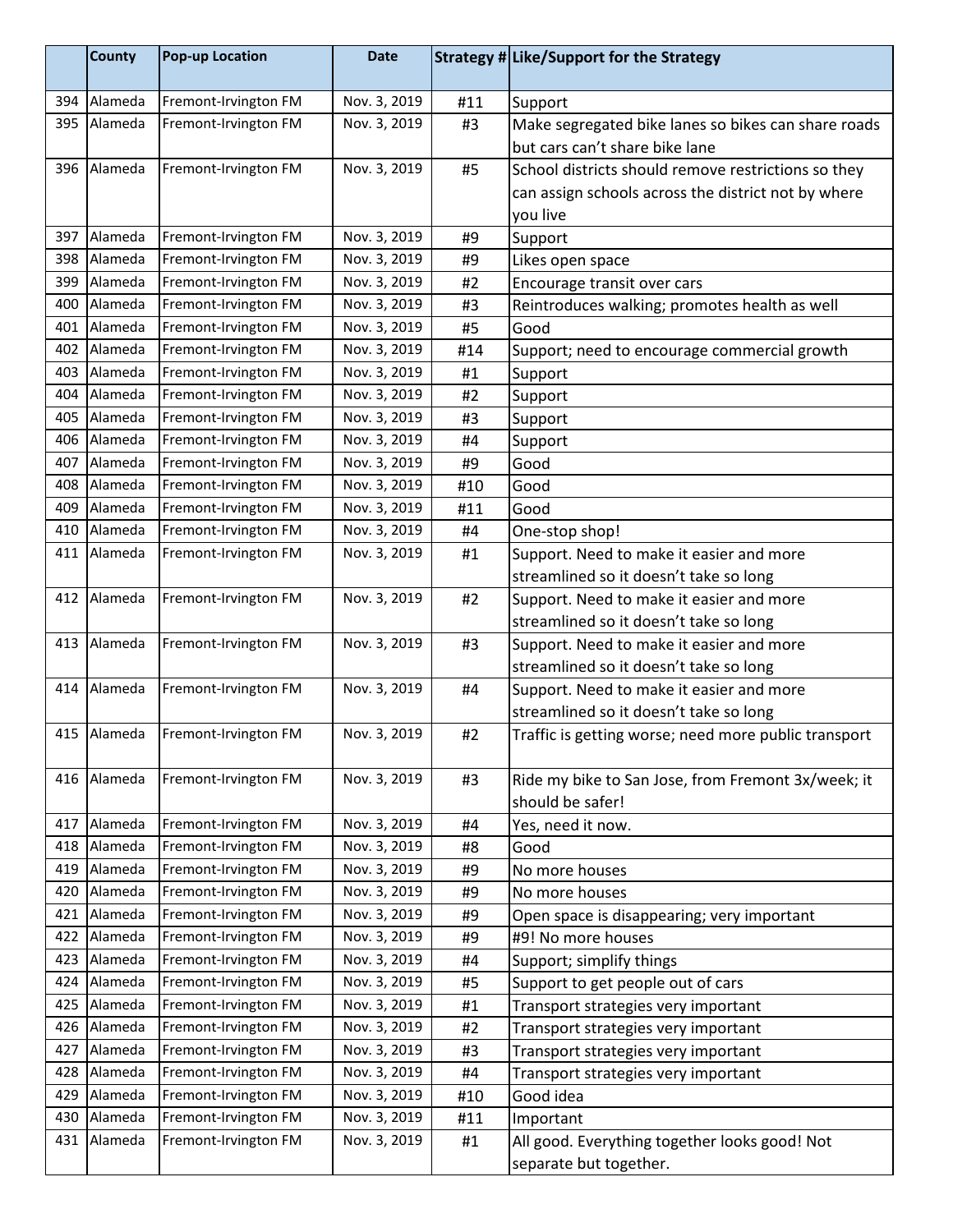|            | <b>County</b>      | <b>Pop-up Location</b>                       | <b>Date</b>                  |           | Strategy # Like/Support for the Strategy                                                |
|------------|--------------------|----------------------------------------------|------------------------------|-----------|-----------------------------------------------------------------------------------------|
| 432        | Alameda            | Fremont-Irvington FM                         | Nov. 3, 2019                 | #2        | All good. Everything together looks good! Not<br>separate but together.                 |
| 433        | Alameda            | Fremont-Irvington FM                         | Nov. 3, 2019                 | #3        | All good. Everything together looks good! Not                                           |
|            |                    |                                              |                              |           | separate but together.                                                                  |
| 434        | Alameda            | Fremont-Irvington FM                         | Nov. 3, 2019                 | #4        | All good. Everything together looks good! Not                                           |
|            |                    |                                              |                              |           | separate but together.                                                                  |
| 435        | Alameda            | Fremont-Irvington FM                         | Nov. 3, 2019                 | #5        | All good. Everything together looks good! Not                                           |
|            |                    |                                              |                              |           | separate but together.                                                                  |
| 436        | Alameda            | Fremont-Irvington FM                         | Nov. 3, 2019                 | #6        | All good. Everything together looks good! Not                                           |
|            |                    |                                              |                              |           | separate but together.                                                                  |
| 437        | Alameda            | Fremont-Irvington FM                         | Nov. 3, 2019                 | #7        | All good. Everything together looks good! Not                                           |
|            |                    |                                              |                              |           | separate but together.                                                                  |
| 438        | Alameda            | Fremont-Irvington FM                         | Nov. 3, 2019                 | #8        | All good. Everything together looks good! Not                                           |
|            |                    |                                              |                              |           | separate but together.                                                                  |
| 439        | Alameda            | Fremont-Irvington FM                         | Nov. 3, 2019                 | #9        | All good. Everything together looks good! Not                                           |
|            |                    |                                              |                              |           | separate but together.                                                                  |
| 440        | Alameda            | Fremont-Irvington FM                         | Nov. 3, 2019                 | #10       | All good. Everything together looks good! Not                                           |
|            |                    |                                              |                              |           | separate but together.                                                                  |
| 441        | Alameda            | Fremont-Irvington FM                         | Nov. 3, 2019                 | #11       | All good. Everything together looks good! Not                                           |
|            |                    |                                              |                              |           | separate but together.                                                                  |
| 442        | Alameda            | Fremont-Irvington FM                         | Nov. 3, 2019                 | #12       | All good. Everything together looks good! Not                                           |
|            |                    |                                              |                              |           | separate but together.                                                                  |
| 443        | Alameda            | Fremont-Irvington FM                         | Nov. 3, 2019                 | #13       | All good. Everything together looks good! Not                                           |
|            |                    |                                              |                              |           | separate but together.                                                                  |
| 444        | Alameda            | Fremont-Irvington FM                         | Nov. 3, 2019                 | #14       | All good. Everything together looks good! Not                                           |
|            |                    |                                              |                              |           | separate but together.                                                                  |
| 445        | Alameda            | Fremont-Irvington FM                         | Nov. 3, 2019                 | #10       | So many houses are not earthquake safe!                                                 |
| 446        | Alameda            | Fremont-Irvington FM                         | Nov. 3, 2019                 | #11       | Pressing concern                                                                        |
| 447        | Alameda<br>Alameda | Fremont-Irvington FM                         | Nov. 3, 2019                 | #12       | #12 equally important as #3 and #14                                                     |
| 448        | Alameda            | Fremont-Irvington FM                         | Nov. 3, 2019                 | #3        | #3 equally important as #12 and #14                                                     |
| 449<br>450 | Alameda            | Fremont-Irvington FM<br>Fremont-Irvington FM | Nov. 3, 2019<br>Nov. 3, 2019 | #14       | #14 equally important as #3 and #12                                                     |
|            |                    |                                              |                              | #2        | If I were able to more easily get to transit station I                                  |
| 451        | Alameda            | Fremont-Irvington FM                         | Nov. 3, 2019                 |           | would take transit                                                                      |
| 452        | Alameda            | Fremont-Irvington FM                         | Nov. 3, 2019                 | #2        | Public transport is always good                                                         |
| 453        | Alameda            | Fremont-Irvington FM                         | Nov. 3, 2019                 | #9<br>#12 | Open space is disappearing<br>Important to help make ends meet                          |
| 454        | Alameda            | Fremont-Irvington FM                         | Nov. 3, 2019                 | #9        |                                                                                         |
| 455        | Alameda            | Fremont-Irvington FM                         | Nov. 3, 2019                 | #2        | Protect nature and open space<br>Overhaul of public transport system --- make it faster |
|            |                    |                                              |                              |           |                                                                                         |
| 456        | Alameda            | Fremont-Irvington FM                         | Nov. 3, 2019                 | #7        | Convert malls into better neighborhood parks                                            |
| 457        | Alameda            | Fremont-Irvington FM                         | Nov. 3, 2019                 | #2        | Public transportation is lacking; #2 is important                                       |
| 458        | Alameda            | Fremont-Irvington FM                         | Nov. 3, 2019                 | #12       | This is important; we should care about each other!                                     |
| 459        | Alameda            | Fremont-Irvington FM                         | Nov. 3, 2019                 | #14       | Provide incentive to shop small                                                         |
| 460        | Alameda            | Fremont-Irvington FM                         | Nov. 3, 2019                 | #2        | <b>BART</b> is to OLD!                                                                  |
| 461        | Alameda            | Fremont-Irvington FM                         | Nov. 3, 2019                 | #7        | New Park Mall - change it into something more                                           |
|            |                    |                                              |                              |           | useful                                                                                  |
| 462        | Alameda            | Fremont-Irvington FM                         | Nov. 3, 2019                 | #6        | Affordable housing!                                                                     |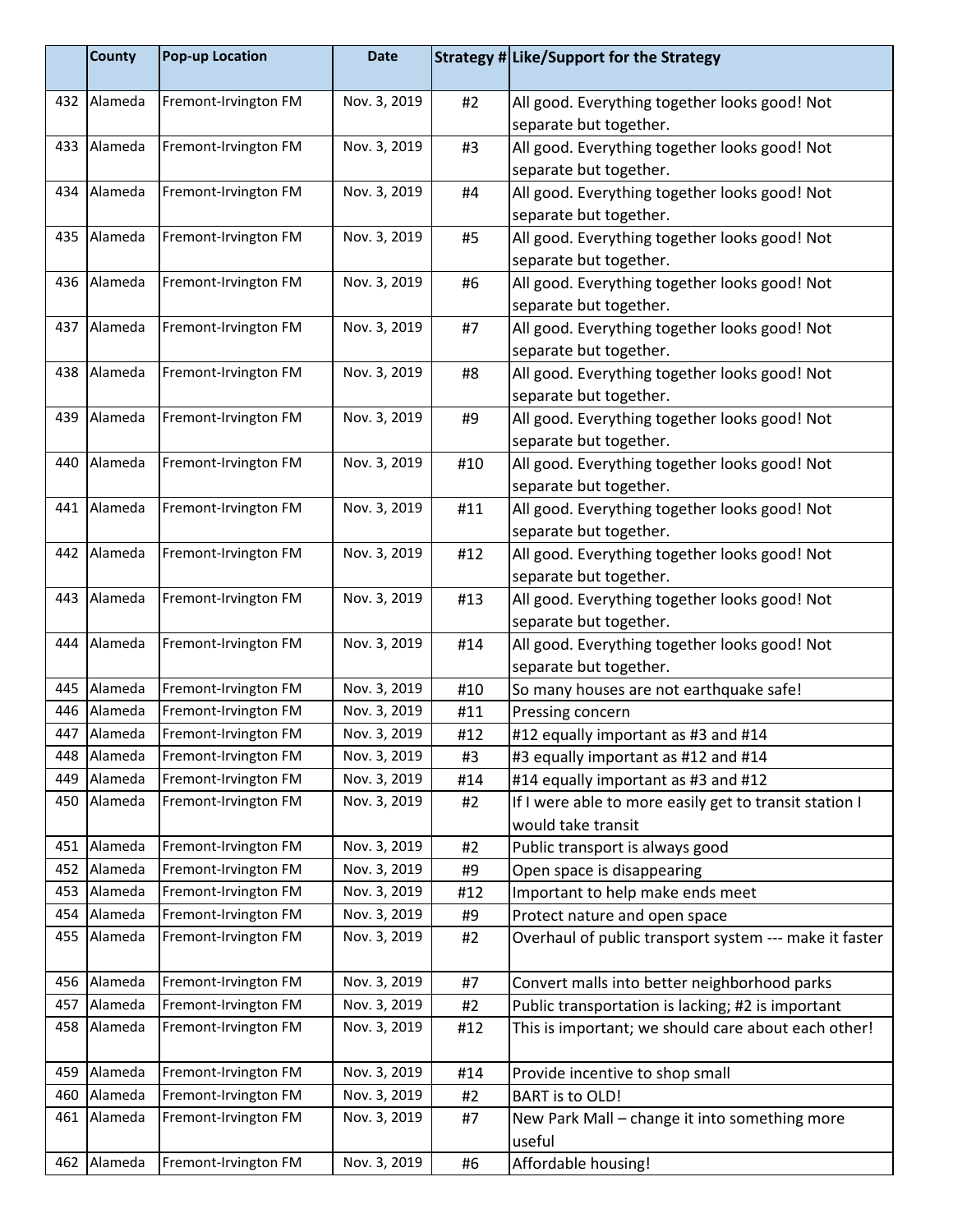|     | <b>County</b> | <b>Pop-up Location</b> | <b>Date</b>  |     | Strategy # Like/Support for the Strategy                                    |
|-----|---------------|------------------------|--------------|-----|-----------------------------------------------------------------------------|
| 463 | Alameda       | Fremont-Irvington FM   | Nov. 3, 2019 | #9  | Support. How can you fit three houses in a small<br>patch of grass          |
| 464 | Alameda       | Fremont-Irvington FM   | Nov. 3, 2019 | #1  | Support                                                                     |
| 465 | Alameda       | Fremont-Irvington FM   | Nov. 3, 2019 | #2  | I love public transport                                                     |
| 466 | Alameda       | Fremont-Irvington FM   | Nov. 3, 2019 | #1  | Transportation works well                                                   |
| 467 | Alameda       | Fremont-Irvington FM   | Nov. 3, 2019 | #2  | Transportation works well                                                   |
| 468 | Alameda       | Fremont-Irvington FM   | Nov. 3, 2019 | #3  | Transportation works well                                                   |
| 469 | Alameda       | Fremont-Irvington FM   | Nov. 3, 2019 | #4  | Transportation works well                                                   |
| 470 | Alameda       | Fremont-Irvington FM   | Nov. 3, 2019 | #9  | Like the open space                                                         |
| 471 | Alameda       | Fremont-Irvington FM   | Nov. 3, 2019 | #6  | Partner -- work with developers and city to work                            |
|     |               |                        |              |     | together for affordable vs. require                                         |
| 472 | Alameda       | Fremont-Irvington FM   | Nov. 3, 2019 | #3  | Support to remove cars                                                      |
| 473 | Alameda       | Fremont-Irvington FM   | Nov. 3, 2019 | #7  | Support but have mixed use development                                      |
| 474 | Alameda       | Fremont-Irvington FM   | Nov. 3, 2019 | #7  | Support                                                                     |
| 475 | Alameda       | Fremont-Irvington FM   | Nov. 3, 2019 | #1  | Transportation important                                                    |
| 476 | Alameda       | Fremont-Irvington FM   | Nov. 3, 2019 | #2  | Transportation important                                                    |
| 477 | Alameda       | Fremont-Irvington FM   | Nov. 3, 2019 | #3  | <b>Transportation important</b>                                             |
| 478 | Alameda       | Fremont-Irvington FM   | Nov. 3, 2019 | #4  | <b>Transportation important</b>                                             |
| 479 | Alameda       | Fremont-Irvington FM   | Nov. 3, 2019 | #5  | More housing                                                                |
| 480 | Alameda       | Fremont-Irvington FM   | Nov. 3, 2019 | #2  | Support - get people out of cars                                            |
| 481 | Alameda       | Fremont-Irvington FM   | Nov. 3, 2019 | #9  | Don't build near forests                                                    |
| 482 | Alameda       | Fremont-Irvington FM   | Nov. 3, 2019 | #9  | Support. Keep, there's a leaning to balance between                         |
|     |               |                        |              |     | housing and open space                                                      |
| 483 | Alameda       | Fremont-Irvington FM   | Nov. 3, 2019 | #12 | Need to consider demographic and base subsidy on                            |
|     |               |                        |              |     | that                                                                        |
| 484 | Alameda       | Fremont-Irvington FM   | Nov. 3, 2019 | #8  | Support                                                                     |
| 485 | Alameda       | Fremont-Irvington FM   | Nov. 3, 2019 | #9  | Support                                                                     |
| 486 | Alameda       | Fremont-Irvington FM   | Nov. 3, 2019 | #14 | Avoid big box                                                               |
| 487 | Alameda       | Fremont-Irvington FM   | Nov. 3, 2019 | #2  | Support. Modernizing public transit should mitigate<br>environmental issues |
| 488 | Alameda       | Fremont-Irvington FM   | Nov. 3, 2019 | #4  | Support                                                                     |
| 489 | Alameda       | Fremont-Irvington FM   | Nov. 3, 2019 | #4  | Good idea                                                                   |
| 490 | Alameda       | Fremont-Irvington FM   | Nov. 3, 2019 | #2  | Support                                                                     |
| 491 | Alameda       | Fremont-Irvington FM   | Nov. 3, 2019 | #2  | Ħ                                                                           |
| 492 | Alameda       | Fremont-Irvington FM   | Nov. 3, 2019 | #9  | Want open space - not enough in Fremont                                     |
| 493 | Alameda       | Fremont-Irvington FM   | Nov. 3, 2019 | #5  | Reduce sprawl; better use of existing land                                  |
| 494 | Alameda       | Fremont-Irvington FM   | Nov. 3, 2019 | #10 | Building materials are important                                            |
| 495 | Alameda       | Fremont-Irvington FM   | Nov. 3, 2019 | #1  | We have a hard enough time - this is important                              |
| 496 | Alameda       | Fremont-Irvington FM   | Nov. 3, 2019 | #2  | More mass transit, rapid bus and rail                                       |
| 497 | Alameda       | Fremont-Irvington FM   | Nov. 3, 2019 | #3  | More bike lanes                                                             |
| 498 | Alameda       | Fremont-Irvington FM   | Nov. 3, 2019 | #12 | Encourage and enable people to work                                         |
| 499 | Alameda       | Fremont-Irvington FM   | Nov. 3, 2019 | #2  | East Bay to Peninsula transport (public)                                    |
| 500 | Alameda       | Fremont-Irvington FM   | Nov. 3, 2019 | #9  | Be environmentally conscience to maintain a balance                         |
| 501 | Alameda       | Fremont-Irvington FM   | Nov. 3, 2019 | #5  | Need more                                                                   |
| 502 | Alameda       | Fremont-Irvington FM   | Nov. 3, 2019 | #9  | Important                                                                   |
| 503 | Alameda       | Fremont-Irvington FM   | Nov. 3, 2019 | #12 | Very important; need to offer for students                                  |
| 504 | Alameda       | Fremont-Irvington FM   | Nov. 3, 2019 | #1  | Good idea to maintain transport                                             |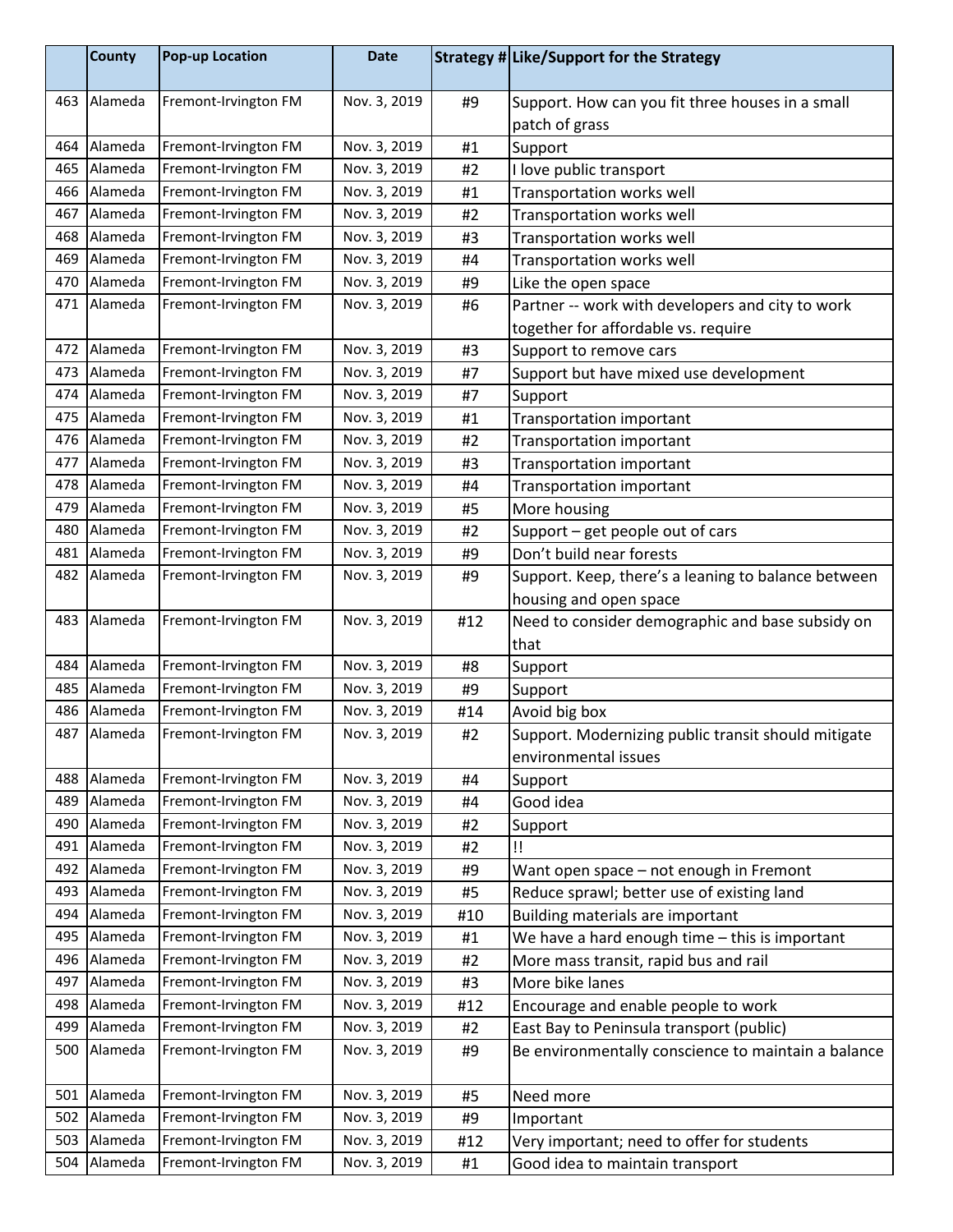|     | <b>County</b> | <b>Pop-up Location</b> | <b>Date</b>  |     | Strategy # Like/Support for the Strategy                |
|-----|---------------|------------------------|--------------|-----|---------------------------------------------------------|
| 505 | Alameda       | Fremont-Irvington FM   | Nov. 3, 2019 | #14 | Good                                                    |
| 506 | Alameda       | Fremont-Irvington FM   | Nov. 3, 2019 | #2  | Important                                               |
| 507 | Alameda       | Fremont-Irvington FM   | Nov. 3, 2019 | #3  | I bike to BART - it's dangerous in Fremont              |
| 508 | Alameda       | Fremont-Irvington FM   | Nov. 3, 2019 | #1  | For road safety                                         |
| 509 | Alameda       | Fremont-Irvington FM   | Nov. 3, 2019 | #9  | I like open space                                       |
| 510 | Alameda       | Fremont-Irvington FM   | Nov. 3, 2019 | #14 | Need more small businesses                              |
| 511 | Alameda       | Fremont-Irvington FM   | Nov. 3, 2019 | #1  | Is good                                                 |
| 512 | Alameda       | Fremont-Irvington FM   | Nov. 3, 2019 | #10 | We misuse a lot of energy and water                     |
|     | 513 Alameda   | Fremont-Irvington FM   | Nov. 3, 2019 | #2  | BART connection from Fremont to San Jose                |
| 514 | Alameda       | Fremont-Irvington FM   | Nov. 3, 2019 | #14 | Need employment IN Fremont, put the jobs here           |
| 515 | Alameda       | Fremont-Irvington FM   | Nov. 3, 2019 | #1  | <b>Better roads</b>                                     |
| 516 | Alameda       | Fremont-Irvington FM   | Nov. 3, 2019 | #7  | Integrate more activities in malls                      |
| 517 | Alameda       | Fremont-Irvington FM   | Nov. 3, 2019 | #5  | Like the idea of creating housing very near work        |
|     | 518 Alameda   | Fremont-Irvington FM   | Nov. 3, 2019 | #3  | Need more safe bike parking                             |
| 519 | Alameda       | Fremont-Irvington FM   | Nov. 3, 2019 | #4  | Single payer transit where there is a maximum price     |
|     |               |                        |              |     | for all modes                                           |
| 520 | Alameda       | Fremont-Irvington FM   | Nov. 3, 2019 | #2  | ACE needs to simplify and extend to another rail        |
|     |               |                        |              |     | option; get rid of shuttles, make it connect            |
| 521 | Alameda       | Fremont-Irvington FM   | Nov. 3, 2019 | #2  | Public transportation should be more seamlessly         |
|     |               |                        |              |     | connected throughout the region and easier to use       |
| 522 | Alameda       | Fremont-Irvington FM   | Nov. 3, 2019 | #2  | Let's be like Tokyo! Better public transport            |
| 523 | Alameda       | Fremont-Irvington FM   | Nov. 3, 2019 | #1  | Want managed lanes on Hwy. 680 between Fremont          |
|     |               |                        |              |     | to Hwy. 580 so you can change directions in peak        |
|     | 524 Alameda   | Fremont-Irvington FM   | Nov. 3, 2019 | #11 | Prevent sea level rise; be more proactive               |
|     | 525 Alameda   | Fremont-Irvington FM   | Nov. 3, 2019 | #12 | Partner with local government in addition to regional   |
| 526 | Alameda       | Fremont-Irvington FM   | Nov. 3, 2019 | #6  | Need to keep up infrastructure with housing; traffic is |
|     |               |                        |              |     | out of control.                                         |
| 527 | Alameda       | Fremont-Irvington FM   | Nov. 3, 2019 | #1  | All good. Fremont is a good city                        |
| 528 | Alameda       | Fremont-Irvington FM   | Nov. 3, 2019 | #2  | All good.                                               |
| 529 | Alameda       | Fremont-Irvington FM   | Nov. 3, 2019 | #3  | All good.                                               |
| 530 | Alameda       | Fremont-Irvington FM   | Nov. 3, 2019 | #4  | All good.                                               |
| 531 | Alameda       | Fremont-Irvington FM   | Nov. 3, 2019 | #5  | All good.                                               |
| 532 | Alameda       | Fremont-Irvington FM   | Nov. 3, 2019 | #6  | All good.                                               |
| 533 | Alameda       | Fremont-Irvington FM   | Nov. 3, 2019 | #7  | All good.                                               |
| 534 | Alameda       | Fremont-Irvington FM   | Nov. 3, 2019 | #8  | All good.                                               |
| 535 | Alameda       | Fremont-Irvington FM   | Nov. 3, 2019 | #9  | All good.                                               |
| 536 | Alameda       | Fremont-Irvington FM   | Nov. 3, 2019 | #10 | All good.                                               |
| 537 | Alameda       | Fremont-Irvington FM   | Nov. 3, 2019 | #11 | All good.                                               |
| 538 | Alameda       | Fremont-Irvington FM   | Nov. 3, 2019 | #12 | All good.                                               |
| 539 | Alameda       | Fremont-Irvington FM   | Nov. 3, 2019 | #13 | All good.                                               |
| 540 | Alameda       | Fremont-Irvington FM   | Nov. 3, 2019 | #14 | All good.                                               |
| 541 | Alameda       | Fremont-Irvington FM   | Nov. 3, 2019 | #3  | Educational challenges/campaign need to be              |
|     |               |                        |              |     | incorporated into effort                                |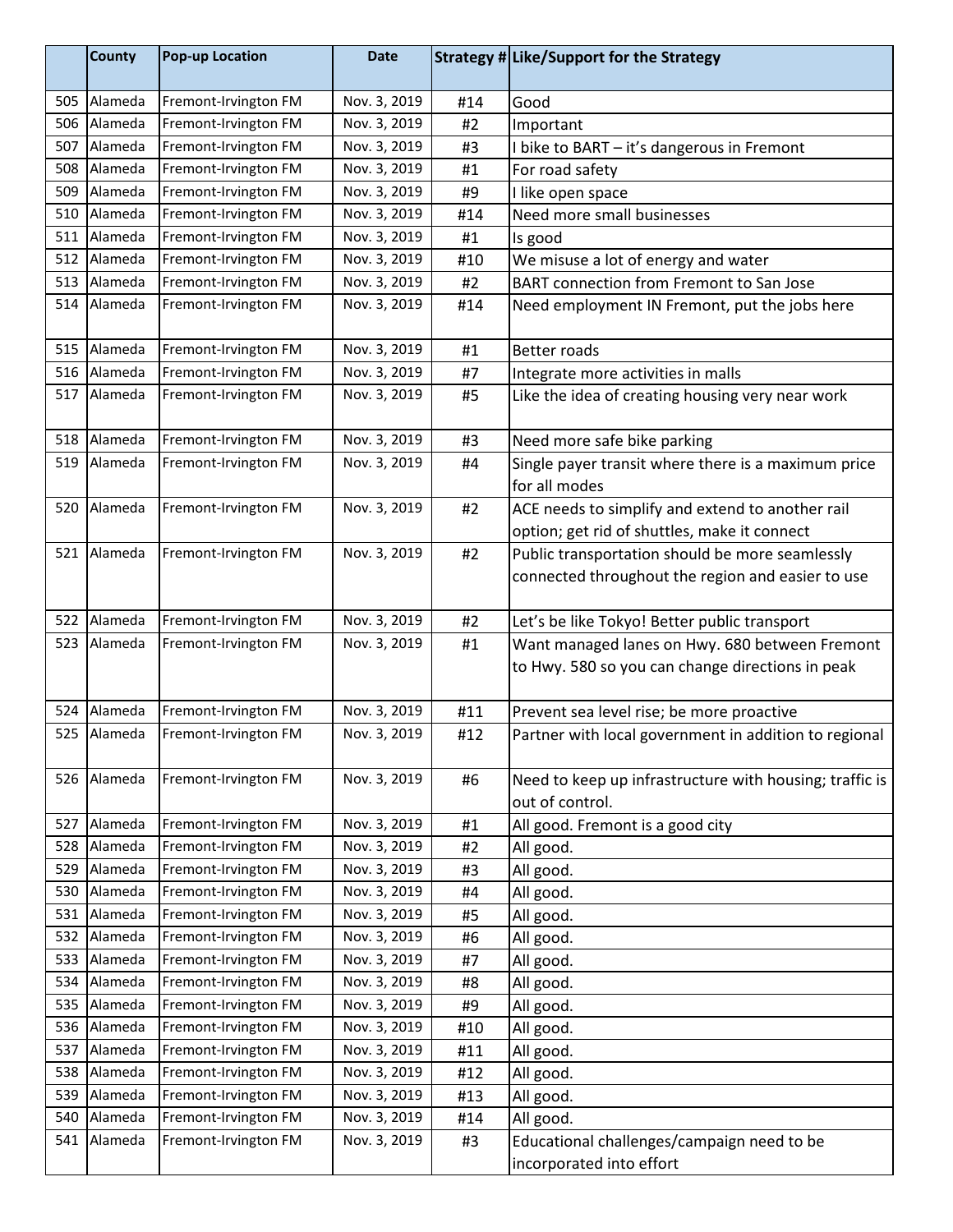|     | County  | <b>Pop-up Location</b> | <b>Date</b>   |     | Strategy # Like/Support for the Strategy            |
|-----|---------|------------------------|---------------|-----|-----------------------------------------------------|
| 542 | Alameda | Fremont-Irvington FM   | Nov. 3, 2019  | #12 | Like very, very much                                |
| 543 | Alameda | Fremont-Irvington FM   | Nov. 3, 2019  | #13 | Like very, very much                                |
| 544 | Alameda | Fremont-Irvington FM   | Nov. 3, 2019  | #14 | Like very, very much                                |
| 545 | Alameda | Fremont-Irvington FM   | Nov. 3, 2019  | #10 | Tax water to reduce usage                           |
| 546 | Alameda | Fremont-Irvington FM   | Nov. 3, 2019  | #9  | Build up not out                                    |
| 547 | Alameda | Skyline HS - Oakland   | Nov. 19, 2019 | #3  | Bike riding dangerous as it now stands              |
| 548 | Alameda | Skyline HS - Oakland   | Nov. 19, 2019 | #3  | Support                                             |
| 549 | Alameda | Skyline HS - Oakland   | Nov. 19, 2019 |     | Need infrastructure to improve safety: speed bumps; |
|     |         |                        |               | #3  | and flashing lights for pedestrians needed near     |
|     |         |                        |               |     | schools and senior housing                          |
| 550 | Alameda | Skyline HS - Oakland   | Nov. 19, 2019 | #3  | Support                                             |
| 551 | Alameda | Skyline HS - Oakland   | Nov. 19, 2019 | #3  | Support                                             |
| 552 | Alameda | Skyline HS - Oakland   | Nov. 19, 2019 | #1  | Support                                             |
| 553 | Alameda | Skyline HS - Oakland   | Nov. 19, 2019 | #1  | Support                                             |
| 554 | Alameda | Skyline HS - Oakland   | Nov. 19, 2019 | #1  | Too many potholes                                   |
| 555 | Alameda | Skyline HS - Oakland   | Nov. 19, 2019 | #1  | Support                                             |
| 556 | Alameda | Skyline HS - Oakland   | Nov. 19, 2019 | #1  | Support                                             |
| 557 | Alameda | Skyline HS - Oakland   | Nov. 19, 2019 | #1  | Support                                             |
| 558 | Alameda | Skyline HS - Oakland   | Nov. 19, 2019 | #1  | Support                                             |
| 559 | Alameda | Skyline HS - Oakland   | Nov. 19, 2019 | #1  | Support                                             |
| 560 | Alameda | Skyline HS - Oakland   | Nov. 19, 2019 | #2  | BRT is a good idea                                  |
| 561 | Alameda | Skyline HS - Oakland   | Nov. 19, 2019 | #2  | Standing on buses is not comfortable; need more and |
|     |         |                        |               |     | bigger buses                                        |
| 562 | Alameda | Skyline HS - Oakland   | Nov. 19, 2019 | #2  | More frequent headways needed for buses;            |
|     |         |                        |               |     | sometimes have to wait 30 minutes for a bus         |
| 563 | Alameda | Skyline HS - Oakland   | Nov. 19, 2019 | #2  | Support                                             |
| 564 | Alameda | Skyline HS - Oakland   | Nov. 19, 2019 | #2  | Support                                             |
| 565 | Alameda | Skyline HS - Oakland   | Nov. 19, 2019 | #2  | Support                                             |
| 566 | Alameda | Skyline HS - Oakland   | Nov. 19, 2019 | #2  | Support                                             |
| 567 | Alameda | Skyline HS - Oakland   | Nov. 19, 2019 | #2  | Support                                             |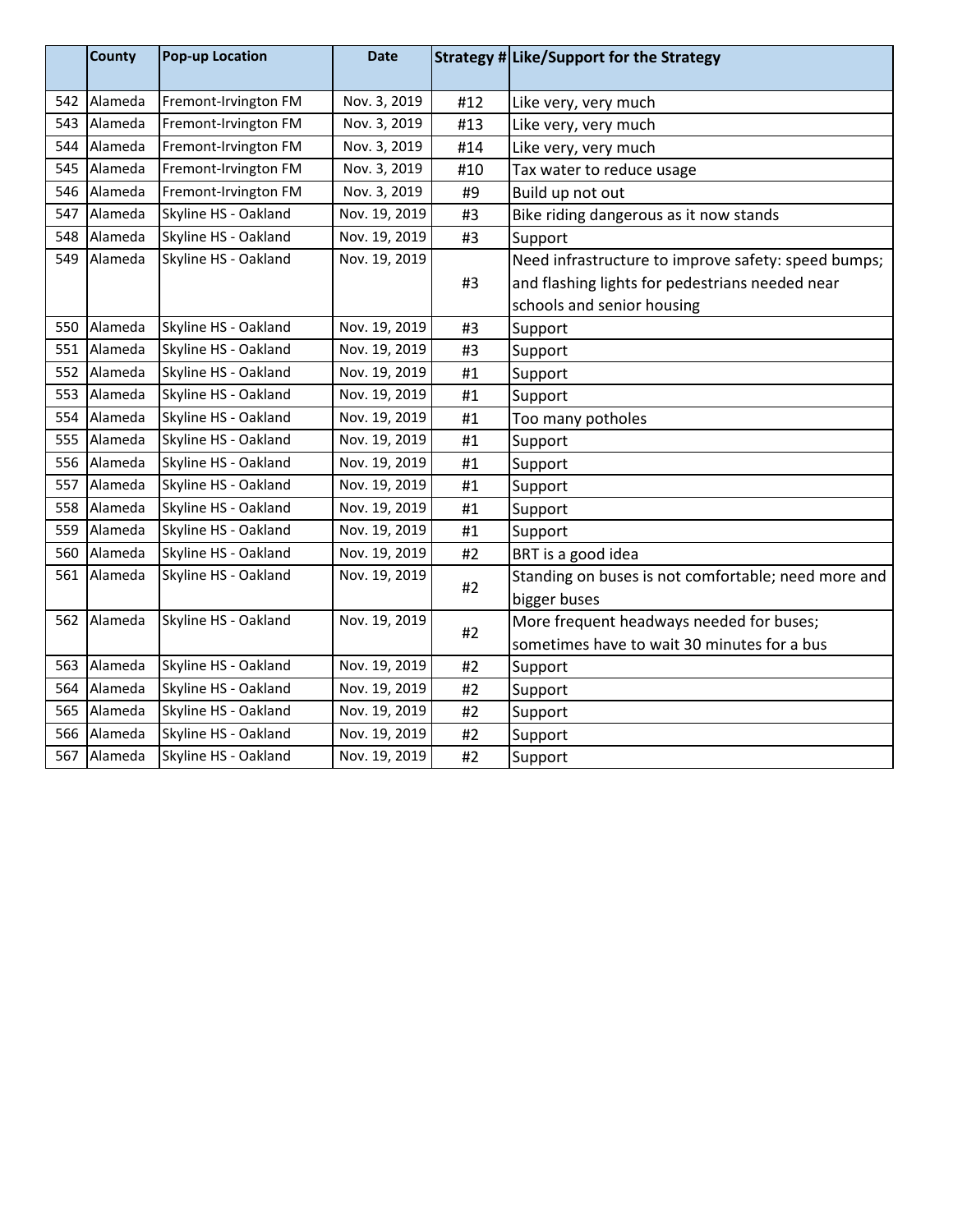

## **Plan Bay Area 2050 Public Engagement -- Fall 2019 Comments by Pop-up held in Alameda County**

*Dislike/Don't Support Strategy*

|    | <b>County</b> | <b>Pop-up Location</b> | <b>Date</b>   |     | Strategy # Dislike/Do Not Support the Strategy         |
|----|---------------|------------------------|---------------|-----|--------------------------------------------------------|
| 1  | Alameda       | Livermore Art Walk     | Oct. 12, 2019 | #6  | Can't afford to buy a house. Families need yards       |
|    |               |                        |               |     | which you can't get from condos                        |
| 2  | Alameda       | Livermore Art Walk     | Oct. 12, 2019 | #13 | They will be building in the middle of                 |
|    |               |                        |               |     | neighborhoods. Leave them out of the way               |
| 3  | Alameda       | Livermore Art Walk     | Oct. 12, 2019 | #8  | Keep and retrofit what you have; don't build out       |
| 4  | Alameda       | Livermore Art Walk     | Oct. 12, 2019 | #13 | No 13, doesn't help                                    |
| 5  | Alameda       | Livermore Art Walk     | Oct. 12, 2019 | #3  | Only reduce in appropriate areas; bikes should learn   |
|    |               |                        |               |     | to ride on the side; not everyone can ride a bike.     |
| 6  | Alameda       | Livermore Art Walk     | Oct. 12, 2019 | #2  | No                                                     |
| 7  | Alameda       | Livermore Art Walk     | Oct. 12, 2019 | #12 | No                                                     |
| 8  | Alameda       | Livermore Art Walk     | Oct. 12, 2019 | #8  | <b>No</b>                                              |
| 9  | Alameda       | Livermore Art Walk     | Oct. 12, 2019 | #3  | No free bike share; lots of broken bikes in other      |
|    |               |                        |               |     | cities that have done this                             |
| 10 | Alameda       | Livermore Art Walk     | Oct. 12, 2019 | #5  | How would the schools absorb the new influx of         |
|    |               |                        |               |     | students? Schools have limited budgets                 |
| 11 | Alameda       | Livermore Art Walk     | Oct. 12, 2019 | #11 | Don't build where sea level rise is an issue. Allow    |
|    |               |                        |               |     | growth that enables sea level rise                     |
| 12 | Alameda       | Livermore Art Walk     | Oct. 12, 2019 | #3  | Yes, will hinder drivers but help bikers. Hard to find |
|    |               |                        |               |     | a happy median. Difference between Berkeley and        |
|    |               |                        |               |     | Alameda. Need enough people to bike.                   |
| 13 | Alameda       | Livermore Art Walk     | Oct. 12, 2019 | #10 | Who will pay for it?                                   |
| 14 | Alameda       | Livermore Art Walk     | Oct. 12, 2019 | #11 | Not concerned                                          |
| 15 | Alameda       | Livermore Art Walk     | Oct. 12, 2019 | #3  | Additional biking, no                                  |
| 16 | Alameda       | Livermore Art Walk     | Oct. 12, 2019 | #13 | Counter productive                                     |
| 17 | Alameda       | Livermore Art Walk     | Oct. 12, 2019 | #12 | Who will pay for it?                                   |
| 18 | Alameda       | Livermore Art Walk     | Oct. 12, 2019 | #6  | Will cause bribes; end up with special deals for the   |
|    |               |                        |               |     | rich. How do you decide who gets the units? Don't      |
|    |               |                        |               |     | favor one company; lead to corporate welfare           |
| 19 | Alameda       | Livermore Art Walk     | Oct. 12, 2019 | #2  | Big no, no. Will people be ticketed? People in SF      |
|    |               |                        |               |     | don't like it.                                         |
| 20 | Alameda       | Livermore Art Walk     | Oct. 12, 2019 | #13 | Reduce competitive advantage for cheaper rent. If      |
|    |               |                        |               |     | we're too cluttered there will be more pollution.      |
|    |               |                        |               |     | What if companies provide their own mass transit?      |
|    |               |                        |               |     | Will they still be charged? Not fair to business.      |
| 21 | Alameda       | Livermore Art Walk     | Oct. 12, 2019 | #2  | Help those with reverse commutes: Fremont to           |
|    |               |                        |               |     | Gilroy in the morning                                  |
| 22 | Alameda       | Livermore Art Walk     | Oct. 12, 2019 | #3  | Make sure that those who have to drive can still       |
|    |               |                        |               |     | drive                                                  |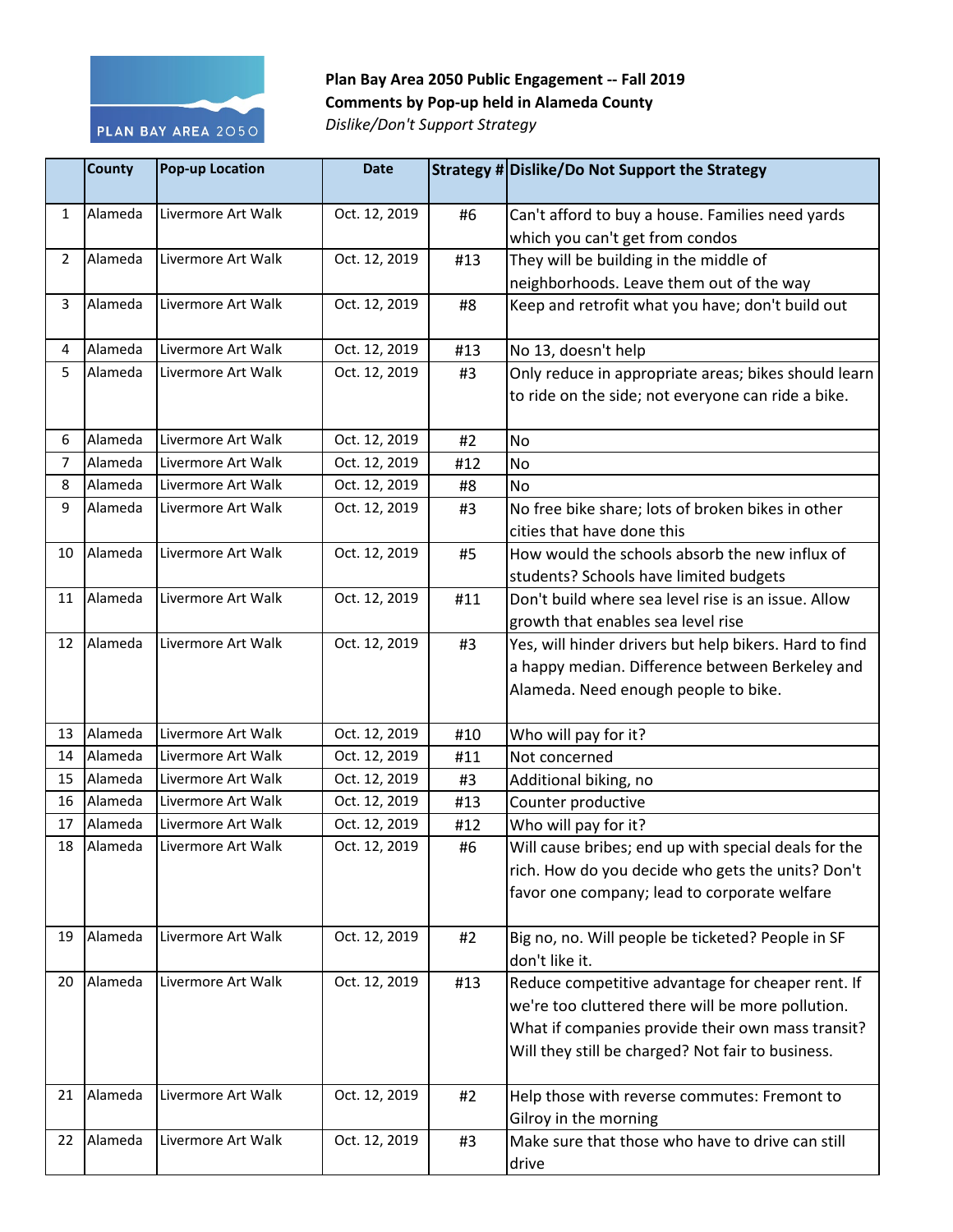|    | <b>County</b> | Pop-up Location         | <b>Date</b>   |     | Strategy # Dislike/Do Not Support the Strategy                                    |
|----|---------------|-------------------------|---------------|-----|-----------------------------------------------------------------------------------|
| 23 | Alameda       | Livermore Art Walk      | Oct. 12, 2019 | #8  | Keep and retrofit what you have; don't build out                                  |
| 24 | Alameda       | Livermore Art Walk      | Oct. 12, 2019 | #5  | Less is better. Too many buildings = more<br>congestion. More people = more crime |
| 25 | Alameda       | Livermore Art Walk      | Oct. 12, 2019 | #13 | Move jobs to where housing is so people don't have<br>to drive. Reverse it.       |
| 26 | Alameda       | Livermore Art Walk      | Oct. 12, 2019 | #4  | Worthless, need a better overall system. Will allow<br>city to get data           |
| 27 | Alameda       | Livermore Art Walk      | Oct. 12, 2019 | #13 | Might not work                                                                    |
| 28 | Alameda       | Livermore Art Walk      | Oct. 12, 2019 | #13 | No new housing                                                                    |
| 29 | Alameda       | Livermore Art Walk      | Oct. 12, 2019 | #8  | Don't build out without keeping infrastructure<br>maintained                      |
| 30 | Alameda       | Livermore Art Walk      | Oct. 12, 2019 | #5  | No. Why build instead of fixing low-performing<br>schools?                        |
| 31 | Alameda       | Livermore Art Walk      | Oct. 12, 2019 | #13 | Contradictory, encourages urban sprawl                                            |
| 32 | Alameda       | Livermore Art Walk      | Oct. 12, 2019 | #5  | About #5-#8 Housing: No urban sprawl. Don't<br>support any new housing.           |
| 33 | Alameda       | Livermore Art Walk      | Oct. 12, 2019 | #6  | About #5-#8 Housing: No urban sprawl. Don't<br>support any new housing.           |
| 34 | Alameda       | Livermore Art Walk      | Oct. 12, 2019 | #7  | About #5-#8 Housing: No urban sprawl. Don't<br>support any new housing.           |
| 35 | Alameda       | Livermore Art Walk      | Oct. 12, 2019 | #8  | About #5-#8 Housing: No urban sprawl. Don't<br>support any new housing.           |
| 36 | Alameda       | Livermore Art Walk      | Oct. 12, 2019 | #7  | No new cars on roads                                                              |
| 37 | Alameda       | Livermore Art Walk      | Oct. 12, 2019 | #5  | No more housing. Too much traffic! Are they crazy!                                |
| 38 | Alameda       | Cherryland 5K Run       | Oct. 19, 2019 | #13 | <b>Dislike</b>                                                                    |
| 39 | Alameda       | Cherryland 5K Run       | Oct. 19, 2019 | #12 | Encourages unemployment; not an incentive to<br>work                              |
| 40 | Alameda       | Cherryland 5K Run       | Oct. 19, 2019 | #4  | Makes things more difficult if you're a causal user                               |
| 41 | Alameda       | Cherryland 5K Run       | Oct. 19, 2019 | #4  | Not everyone has tech!                                                            |
| 42 | Alameda       | <b>CRIL</b>             | Oct. 25, 2019 | #4  | Is a bad idea; would never use it                                                 |
| 43 | Alameda       | <b>CRIL</b>             | Oct. 25, 2019 | #13 | Is a bad idea                                                                     |
| 44 | Alameda       | Oakland Lake Merritt    | Oct. 26, 2019 | #5  | Don't support                                                                     |
| 45 | Alameda       | Oakland-Fruitvale Fest. | Nov. 2, 2019  | #3  | Can't use bike lanes since she lives far from work                                |
| 46 | Alameda       | Oakland-Fruitvale Fest. | Nov. 2, 2019  | #3  | Not realistic for many                                                            |
| 47 | Alameda       | Oakland-Fruitvale Fest. | Nov. 2, 2019  | #3  | First please fix the fact that bicyclists don't follow<br>the laws                |
| 48 | Alameda       | Oakland-Fruitvale Fest. | Nov. 2, 2019  | #12 | Out of place with other strategies                                                |
| 49 | Alameda       | Fremont-Irvington FM    | Nov. 3, 2019  | #7  | Too crowded; want peaceful areas, not too much<br>traffic                         |
| 50 | Alameda       | Fremont-Irvington FM    | Nov. 3, 2019  | #13 | Don't believe in fees                                                             |
| 51 | Alameda       | Fremont-Irvington FM    | Nov. 3, 2019  | #5  | No more houses --- we need open space                                             |
| 52 | Alameda       | Fremont-Irvington FM    | Nov. 3, 2019  | #5  | <b>Stop building houses</b>                                                       |
| 53 | Alameda       | Fremont-Irvington FM    | Nov. 3, 2019  | #5  | Concerned about #5; ill conceived without                                         |
|    |               |                         |               |     | strategies to maintain infrastructure                                             |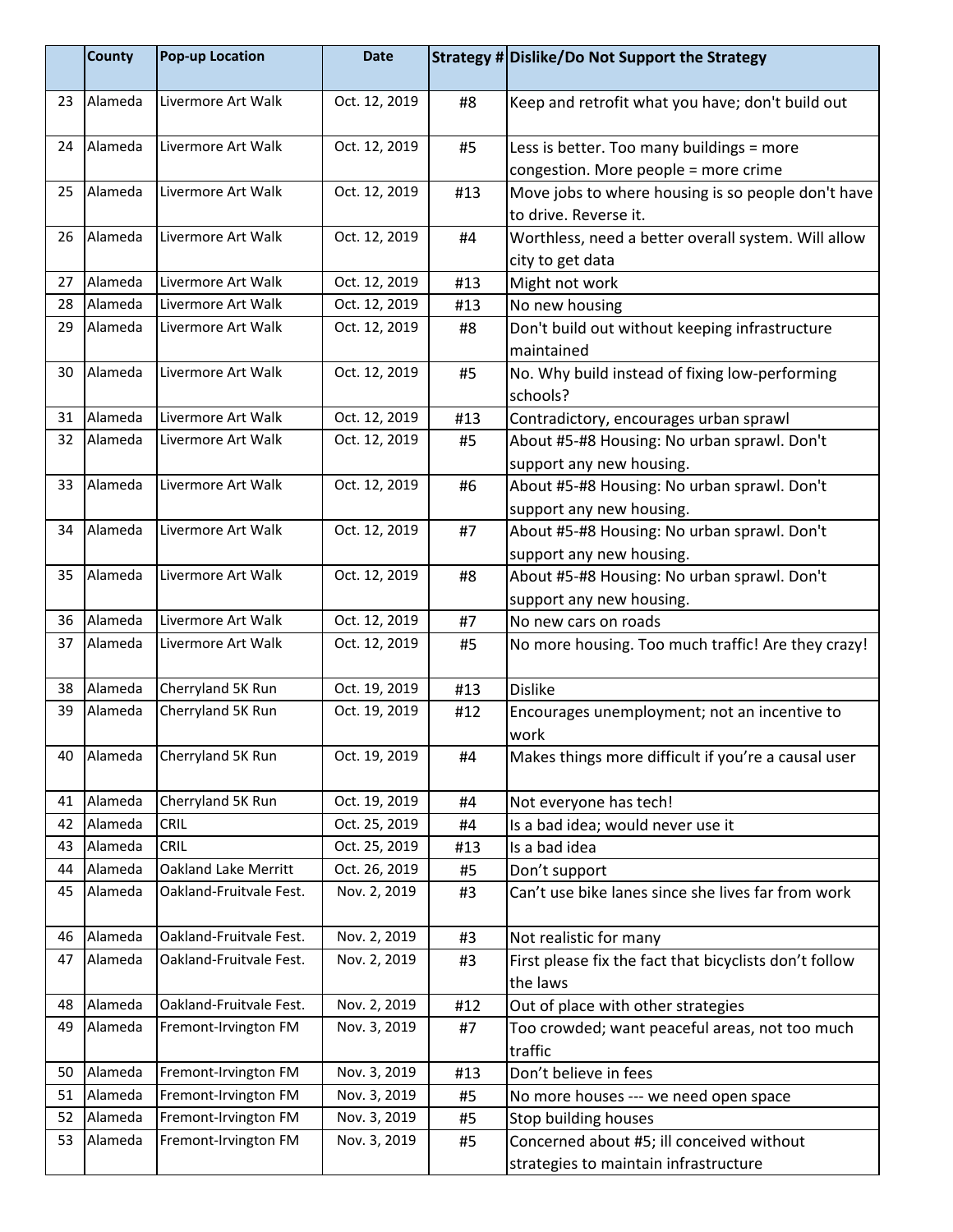|    | County  | <b>Pop-up Location</b> | <b>Date</b>  |     | Strategy # Dislike/Do Not Support the Strategy                                                                                   |
|----|---------|------------------------|--------------|-----|----------------------------------------------------------------------------------------------------------------------------------|
| 54 | Alameda | Fremont-Irvington FM   | Nov. 3, 2019 | #5  | Too general; more specifics need to be considered<br>community by community                                                      |
| 55 | Alameda | Fremont-Irvington FM   | Nov. 3, 2019 | #2  | Public transportation is not safe for the elderly; not<br>enough options                                                         |
| 56 | Alameda | Fremont-Irvington FM   | Nov. 3, 2019 | #5  | Rampant growth needs thoughtful process; open<br>space is gone                                                                   |
| 57 | Alameda | Fremont-Irvington FM   | Nov. 3, 2019 | #5  | Too early to tell; how much growth has impacted<br>already as projects aren't even completed and<br>impacts are already negative |
| 58 | Alameda | Fremont-Irvington FM   | Nov. 3, 2019 | #6  | Too early to tell; how much growth has impacted<br>already as projects aren't even completed and<br>impacts are already negative |
| 59 | Alameda | Fremont-Irvington FM   | Nov. 3, 2019 | #7  | Too early to tell; how much growth has impacted<br>already as projects aren't even completed and<br>impacts are already negative |
| 60 | Alameda | Fremont-Irvington FM   | Nov. 3, 2019 | #8  | Too early to tell; how much growth has impacted<br>already as projects aren't even completed and<br>impacts are already negative |
| 61 | Alameda | Fremont-Irvington FM   | Nov. 3, 2019 | #5  | Don't like - there is a lot of construction now                                                                                  |
| 62 | Alameda | Fremont-Irvington FM   | Nov. 3, 2019 | #14 | Doesn't apply to Fremont                                                                                                         |
| 63 | Alameda | Fremont-Irvington FM   | Nov. 3, 2019 | #5  | Do not support; tends to bring crime into the area<br>through freeway and public transportation access                           |
| 64 | Alameda | Fremont-Irvington FM   | Nov. 3, 2019 | #11 | A lower priority                                                                                                                 |
| 65 | Alameda | Fremont-Irvington FM   | Nov. 3, 2019 | #12 | No, can't afford additional subsidies                                                                                            |
| 66 | Alameda | Fremont-Irvington FM   | Nov. 3, 2019 | #5  | Concerned with lack of oversight on housing<br>strategies; solutions need to be more strategic,<br>particularly in communities   |
| 67 | Alameda | Fremont-Irvington FM   | Nov. 3, 2019 | #6  | Concerned with lack of oversight on housing<br>strategies; solutions need to be more strategic,<br>particularly in communities   |
| 68 | Alameda | Fremont-Irvington FM   | Nov. 3, 2019 | #7  | Concerned with lack of oversight on housing<br>strategies; solutions need to be more strategic,<br>particularly in communities   |
| 69 | Alameda | Fremont-Irvington FM   | Nov. 3, 2019 | #8  | Concerned with lack of oversight on housing<br>strategies; solutions need to be more strategic,<br>particularly in communities   |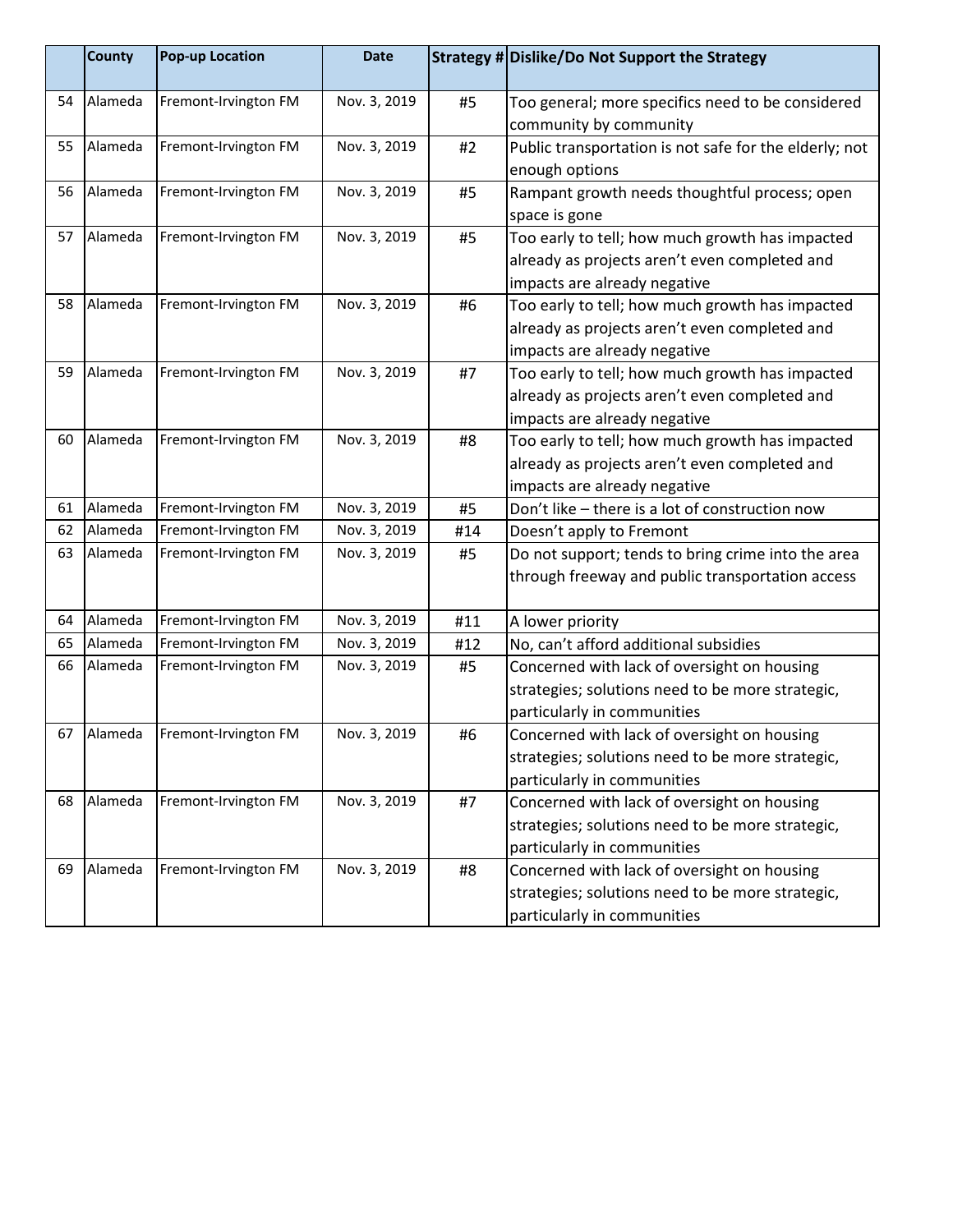

## **Plan Bay Area 2050 Public Engagement -- Fall 2019 Comments by Pop-up held in Alameda County**

*Comments/New Ideas*

|                | <b>County</b> | <b>Pop-up Location</b> | <b>Date</b>   | <b>Comments/New Ideas</b>                                                                         |
|----------------|---------------|------------------------|---------------|---------------------------------------------------------------------------------------------------|
| $\mathbf{1}$   | Alameda       | Livermore Art Walk     | Oct. 12, 2019 | There's no strategy for the first/last mile when taking transit                                   |
| $\overline{2}$ | Alameda       | Livermore Art Walk     | Oct. 12, 2019 | Future outreach should provide visuals (flowchart) on how each<br>strategy connects to each other |
| 3              | Alameda       | Livermore Art Walk     | Oct. 12, 2019 | Eliminate ability for companies to create their own transit<br>system                             |
| 4              | Alameda       | Livermore Art Walk     | Oct. 12, 2019 | Don't focus on rising sea levels because it's not happening                                       |
| 5              | Alameda       | Livermore Art Walk     | Oct. 12, 2019 | Paid for BART and still do not have it                                                            |
| 6              | Alameda       | Livermore Art Walk     | Oct. 12, 2019 | Make school choice to eliminate competition                                                       |
| 7              | Alameda       | Livermore Art Walk     | Oct. 12, 2019 | <b>UBI -- Universal Basic Income</b>                                                              |
| 8              | Alameda       | Livermore Art Walk     | Oct. 12, 2019 | Universal Basic Income                                                                            |
| 9              | Alameda       | Livermore Art Walk     | Oct. 12, 2019 | Development strategy for homeless; stop enabling/supporting<br>addiction                          |
| 10             | Alameda       | Livermore Art Walk     | Oct. 12, 2019 | Build 100% renewable energy micro grid                                                            |
| 11             | Alameda       | Livermore Art Walk     | Oct. 12, 2019 | Amtrak station closer to Livermore. Closest stations are                                          |
|                |               |                        |               | Fremont, Oakland and Livermore                                                                    |
| 12             | Alameda       | Livermore Art Walk     | Oct. 12, 2019 | Subsidize childcare providers to create more jobs                                                 |
| 13             | Alameda       | Livermore Art Walk     | Oct. 12, 2019 | Provide affordability and accessibility for the elderly and                                       |
|                |               |                        |               | disabled                                                                                          |
| 14             | Alameda       | Livermore Art Walk     | Oct. 12, 2019 | Interconnecting transportation systems                                                            |
| 15             | Alameda       | Livermore Art Walk     | Oct. 12, 2019 | Maintain job opportunity                                                                          |
| 16             | Alameda       | Livermore Art Walk     | Oct. 12, 2019 | Rooftop plants                                                                                    |
| 17             | Alameda       | Livermore Art Walk     | Oct. 12, 2019 | Incredible wealth and incredible poverty                                                          |
| 18             | Alameda       | Livermore Art Walk     | Oct. 12, 2019 | Last mile accommodations                                                                          |
| 19             | Alameda       | Livermore Art Walk     | Oct. 12, 2019 | Missing living wage accommodation; look at Stockton                                               |
| 20             | Alameda       | Livermore Art Walk     | Oct. 12, 2019 | Make sure we have everything needed to keep growing, not                                          |
|                |               |                        |               | just roads but sewer, water, power                                                                |
| 21             | Alameda       | Livermore Art Walk     | Oct. 12, 2019 | Housing: Link housing and jobs with transportation. Housing                                       |
|                |               |                        |               | needs to be linked to amenities and infrastructure for quality of                                 |
|                |               |                        |               | life. How do we pay? Developers, construction 8 affordability.                                    |
|                |               |                        |               | We need to spend more as a society                                                                |
| 22             | Alameda       | Cherryland 5K Run      | Oct. 19, 2019 | Roads awful, BART too crowded                                                                     |
| 23             | Alameda       | Cherryland 5K Run      | Oct. 19, 2019 | We're really not seeing results on any of this. Nice ideas but we                                 |
|                |               |                        |               | don't see change                                                                                  |
| 24             | Alameda       | Cherryland 5K Run      | Oct. 19, 2019 | Get rid of as many cars as possible, and parking                                                  |
| 25             | Alameda       | Cherryland 5K Run      | Oct. 19, 2019 | Spread out tech companies (bring to different parts of the Bay                                    |
|                |               |                        |               | Area)                                                                                             |
| 26             | Alameda       | Cherryland 5K Run      | Oct. 19, 2019 | Prioritize zero emissions                                                                         |
| 27             | Alameda       | Cherryland 5K Run      | Oct. 19, 2019 | Encourage more work-life balance by bringing jobs to suburbs                                      |
| 28             | Alameda       | Cherryland 5K Run      | Oct. 19, 2019 | Provide subsidized housing in exchange for community service                                      |
| 29             | Alameda       | Cherryland 5K Run      | Oct. 19, 2019 | Local government utility services instead of PG&E                                                 |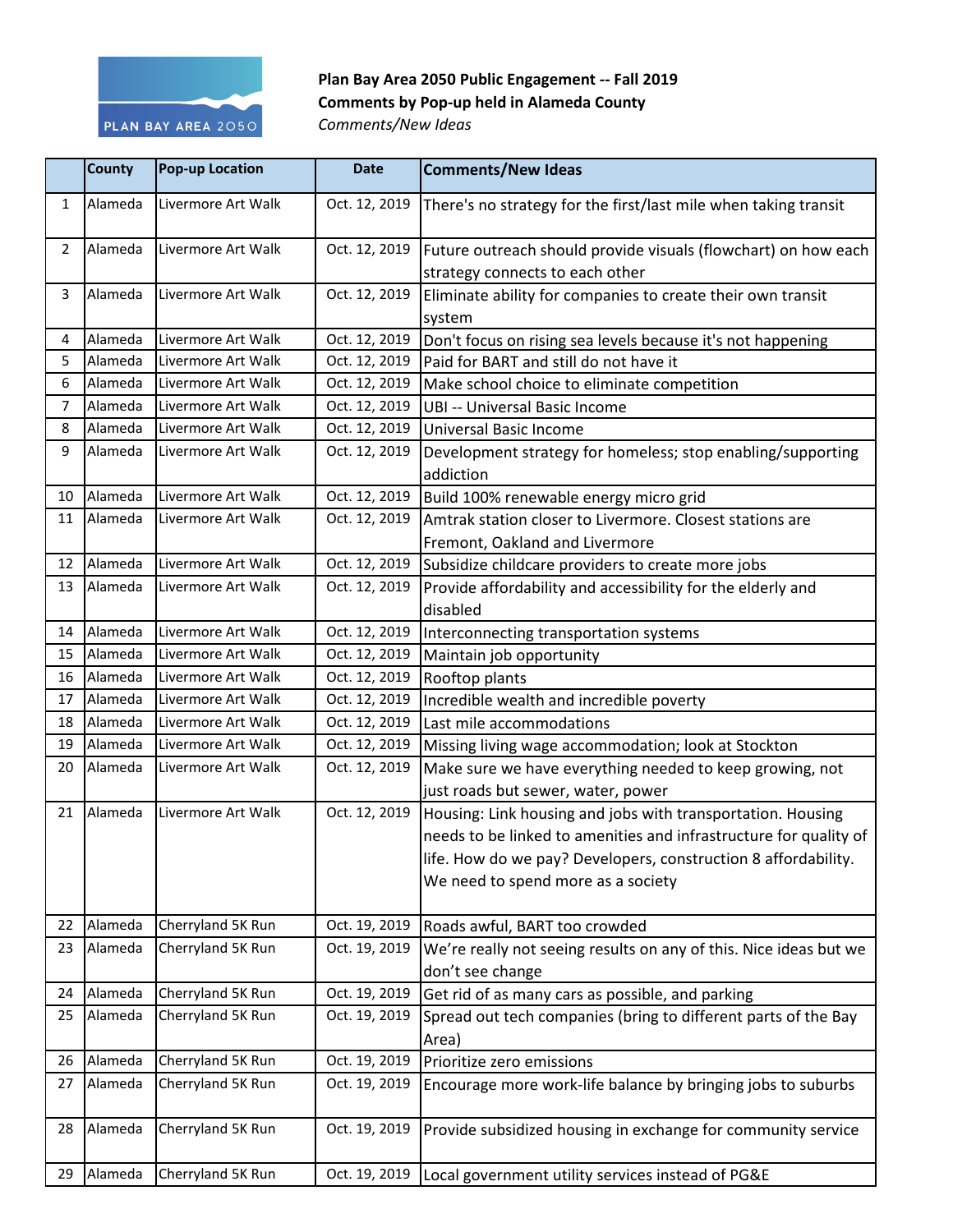|    | <b>County</b> | <b>Pop-up Location</b>      | <b>Date</b>   | <b>Comments/New Ideas</b>                                         |
|----|---------------|-----------------------------|---------------|-------------------------------------------------------------------|
| 30 | Alameda       | Cherryland 5K Run           | Oct. 19, 2019 | Clean parks and safe                                              |
| 31 | Alameda       | Cherryland 5K Run           | Oct. 19, 2019 | Rents are rising but salaries are not                             |
| 32 | Alameda       | Cherryland 5K Run           | Oct. 19, 2019 | Migrate to zero emissions                                         |
| 33 | Alameda       | Cherryland 5K Run           | Oct. 19, 2019 | Emergency service employees can't afford to live in the           |
|    |               |                             |               | communities where they work                                       |
| 34 | Alameda       | Cherryland 5K Run           | Oct. 19, 2019 | Bad neighborhood impacts from tech companies (rec areas           |
|    |               |                             |               | turned into park-and-ride lots)                                   |
| 35 | Alameda       | Cherryland 5K Run           | Oct. 19, 2019 | Affordable housing for everyone - all incomes not just "low"      |
| 36 | Alameda       | Cherryland 5K Run           | Oct. 19, 2019 | Diversify job opportunities; not everyone can be a techie.        |
| 37 | Alameda       | Cherryland 5K Run           | Oct. 19, 2019 | Encourage equal distribution of job parks throughout region       |
| 38 | Alameda       | Cherryland 5K Run           | Oct. 19, 2019 | Focus on mixed income environments by encouraging diverse         |
|    |               |                             |               | businesses and job opportunities                                  |
| 39 | Alameda       | Cherryland 5K Run           | Oct. 19, 2019 | Too many cars; too long commutes                                  |
| 40 | Alameda       | <b>CRIL</b>                 | Oct. 25, 2019 | Need a regional approach for solutions regarding homelessness     |
| 41 | Alameda       | CRIL                        | Oct. 25, 2019 | Government HAS to do something about homeless problem!            |
| 42 | Alameda       | CRIL                        | Oct. 25, 2019 | Homeless and affordable housing                                   |
| 43 | Alameda       | <b>CRIL</b>                 | Oct. 25, 2019 | Increase SSI and SSDI assistance for eligible people              |
| 44 | Alameda       | <b>CRIL</b>                 | Oct. 25, 2019 | Make it easier for people to find available housing: "one click   |
|    |               |                             |               | and get a list"                                                   |
| 45 | Alameda       | CRIL                        | Oct. 25, 2019 | Hand out more gas cards to low income residents                   |
| 46 | Alameda       | CRIL                        | Oct. 25, 2019 | The Bay Area won't even be here in 30 years so everyone           |
|    |               |                             |               | should just smoke weed and be happy                               |
| 47 | Alameda       | <b>CRIL</b>                 | Oct. 25, 2019 | Education and outreach gives a broader understanding to a         |
|    |               |                             |               | solid foundation; where I live and where my kids live Matters.    |
|    |               |                             |               | And my voice has been heard. I helped make an impact.             |
| 48 | Alameda       | <b>Oakland Lake Merritt</b> | Oct. 26, 2019 | Clean up Lake Merritt water                                       |
| 49 | Alameda       | <b>Oakland Lake Merritt</b> | Oct. 26, 2019 | No Amazon                                                         |
| 50 | Alameda       | <b>Oakland Lake Merritt</b> | Oct. 26, 2019 | No displacing people and taking culture away                      |
| 51 | Alameda       | <b>Oakland Lake Merritt</b> | Oct. 26, 2019 | Transportation from out of zone communities to top/best           |
|    |               |                             |               | performing schools                                                |
| 52 | Alameda       | <b>Oakland Lake Merritt</b> | Oct. 26, 2019 | Trash cleanup                                                     |
| 53 | Alameda       | <b>Oakland Lake Merritt</b> | Oct. 26, 2019 | Homeless programs and housing                                     |
| 54 | Alameda       | <b>Oakland Lake Merritt</b> | Oct. 26, 2019 | Cost of housing in general                                        |
| 55 | Alameda       | <b>Oakland Lake Merritt</b> | Oct. 26, 2019 | Parks and open space                                              |
| 56 | Alameda       | <b>Oakland Lake Merritt</b> | Oct. 26, 2019 | Promote non-single occupant vehicle driving & promote             |
|    |               |                             |               | carpooling                                                        |
| 57 | Alameda       | <b>Oakland Lake Merritt</b> | Oct. 26, 2019 | Green roofs                                                       |
| 58 | Alameda       | <b>Oakland Lake Merritt</b> | Oct. 26, 2019 | Car-free zones                                                    |
| 59 | Alameda       | Oakland-Fruitvale Fest.     | Nov. 2, 2019  | Las rentas estan demasiadas altas. Rents are too high.            |
| 60 | Alameda       | Oakland-Fruitvale Fest.     | Nov. 2, 2019  | New OUSD! Please!                                                 |
| 61 | Alameda       | Oakland-Fruitvale Fest.     | Nov. 2, 2019  | Menos basura! Less trash!                                         |
| 62 | Alameda       | Oakland-Fruitvale Fest.     | Nov. 2, 2019  | Seguridad en las calles. Safety on the streets.                   |
| 63 | Alameda       | Oakland-Fruitvale Fest.     | Nov. 2, 2019  | Move to electrification (e.g., appliances, etc.) in all homes, to |
|    |               |                             |               | get free of fossil fuel                                           |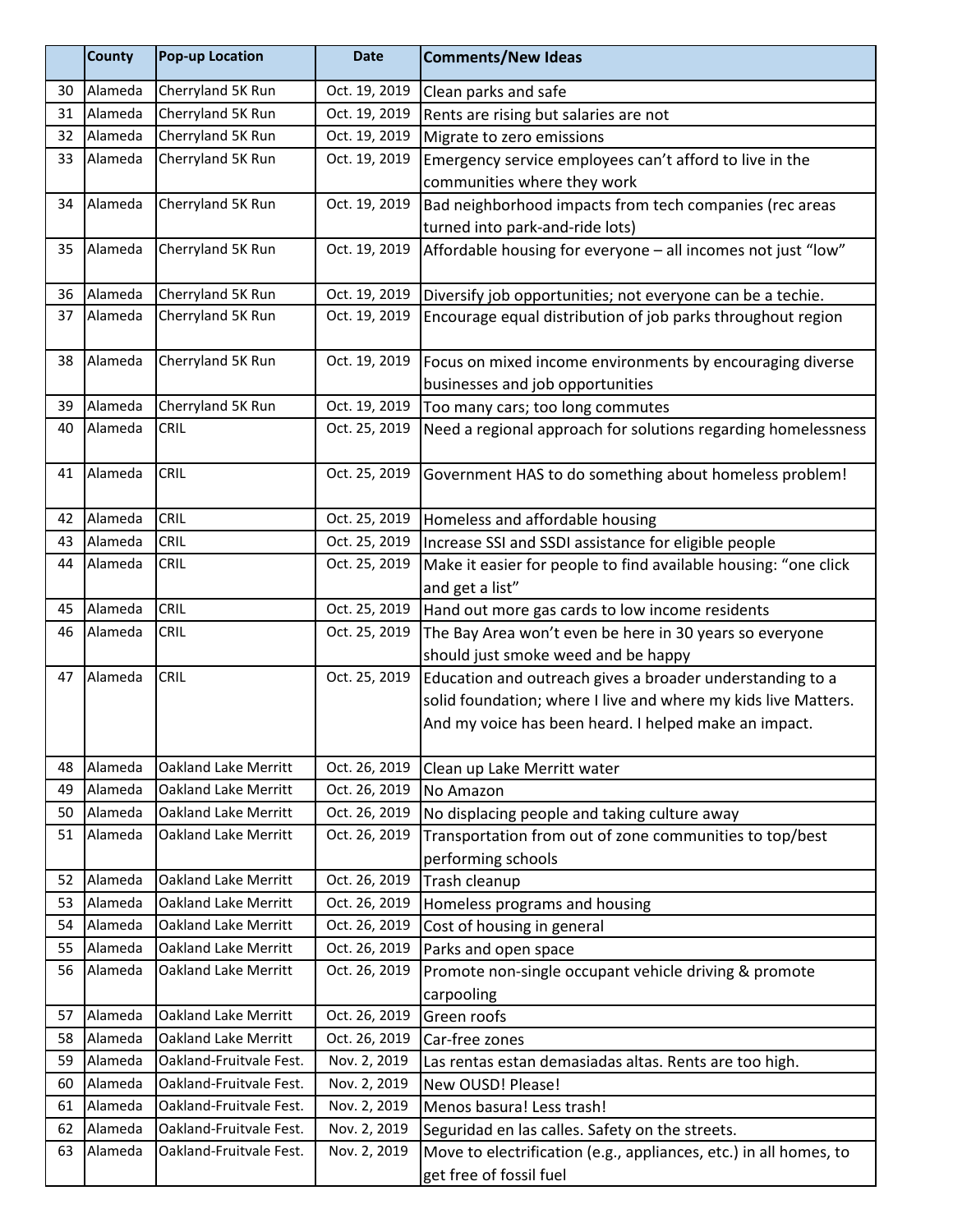|    | <b>County</b> | <b>Pop-up Location</b>  | <b>Date</b>  | <b>Comments/New Ideas</b>                                        |
|----|---------------|-------------------------|--------------|------------------------------------------------------------------|
| 64 | Alameda       | Oakland-Fruitvale Fest. | Nov. 2, 2019 | Don't like metering lights; create additional traffic            |
| 65 | Alameda       | Oakland-Fruitvale Fest. | Nov. 2, 2019 | Offer weekly transit or 3-day passes for visitors and locals     |
| 66 | Alameda       | Oakland-Fruitvale Fest. | Nov. 2, 2019 | No more highways; connectivity with freeways                     |
| 67 | Alameda       | Oakland-Fruitvale Fest. | Nov. 2, 2019 | Las escuelas - too many students at local schools for each       |
|    |               |                         |              | teacher                                                          |
| 68 | Alameda       | Oakland-Fruitvale Fest. | Nov. 2, 2019 | Transform parking lots into vibrant living spaces (housing,      |
|    |               |                         |              | recreation, parks, libraries)                                    |
| 69 | Alameda       | Oakland-Fruitvale Fest. | Nov. 2, 2019 | We aren't keeping up with population and with world refugees;    |
|    |               |                         |              | we are already behind                                            |
| 70 | Alameda       | Oakland-Fruitvale Fest. | Nov. 2, 2019 | Clean the ocean because there is too much plastic                |
| 71 | Alameda       | Oakland-Fruitvale Fest. | Nov. 2, 2019 | Clases de economia para manejar finanzas y poder crecer \$\$.    |
|    |               |                         |              | Need financial classes to learn to manage finances and grow      |
|    |               |                         |              | financial resources.                                             |
| 72 | Alameda       | Oakland-Fruitvale Fest. | Nov. 2, 2019 | Lower bus prices for disabled                                    |
| 73 | Alameda       | Oakland-Fruitvale Fest. | Nov. 2, 2019 | North county/south county connecting roads                       |
| 74 | Alameda       | Oakland-Fruitvale Fest. | Nov. 2, 2019 | HSR completion to minimize accidents                             |
| 75 | Alameda       | Oakland-Fruitvale Fest. | Nov. 2, 2019 | College to college-town connections, with public transit         |
| 76 | Alameda       | Oakland-Fruitvale Fest. | Nov. 2, 2019 | Crear nuevas politicas para cuidar del agua. Create new policies |
|    |               |                         |              | to take care of water.                                           |
| 77 | Alameda       | Oakland-Fruitvale Fest. | Nov. 2, 2019 | Community economic development is important! Builds              |
|    |               |                         |              | relationships and creates community.                             |
| 78 | Alameda       | Oakland-Fruitvale Fest. | Nov. 2, 2019 | Creating community will result in safer and more livable spaces. |
|    |               |                         |              |                                                                  |
| 79 | Alameda       | Oakland-Fruitvale Fest. | Nov. 2, 2019 | Safety: need to feel safe while using public transit             |
| 80 | Alameda       | Oakland-Fruitvale Fest. | Nov. 2, 2019 | Make sure communities stay together; "community benefit          |
|    |               |                         |              | agreements" are important.                                       |
| 81 | Alameda       | Oakland-Fruitvale Fest. | Nov. 2, 2019 | More resources for education will equal better economy           |
| 82 | Alameda       | Oakland-Fruitvale Fest. | Nov. 2, 2019 | End restrictive zoning                                           |
| 83 | Alameda       | Oakland-Fruitvale Fest. | Nov. 2, 2019 | Tax rich people                                                  |
| 84 | Alameda       | Fremont-Irvington FM    | Nov. 3, 2019 | Support local business; housing/people need businesses           |
|    |               |                         |              | (bowling and restaurants)                                        |
| 85 | Alameda       | Fremont-Irvington FM    | Nov. 3, 2019 | Need vibrant downtowns                                           |
| 86 | Alameda       | Fremont-Irvington FM    | Nov. 3, 2019 | Less traffic                                                     |
| 87 | Alameda       | Fremont-Irvington FM    | Nov. 3, 2019 | Affordability includes reigning in the cost of living; utilities |
|    |               |                         |              | should not be raised annually                                    |
| 88 | Alameda       | Fremont-Irvington FM    | Nov. 3, 2019 | New development is not making an impact by reducing housing      |
|    |               |                         |              | prices nor demand                                                |
| 89 | Alameda       | Fremont-Irvington FM    | Nov. 3, 2019 | The Peninsula is overdeveloped with commercial space, causing    |
|    |               |                         |              | in-commuting; need equitable distribution of commerce            |
|    |               |                         |              | throughout the region                                            |
| 90 | Alameda       | Fremont-Irvington FM    | Nov. 3, 2019 | Not listening to the voices of the general public with their     |
|    |               |                         |              | concerns vs. lobbyists and advocacy groups                       |
| 91 | Alameda       | Fremont-Irvington FM    | Nov. 3, 2019 | City-owned land is dangerous - broken bottles, etc.              |
| 92 | Alameda       | Fremont-Irvington FM    | Nov. 3, 2019 | Don't like when people own too many houses - houses should       |
|    |               |                         |              | not be for investment                                            |
| 93 | Alameda       | Fremont-Irvington FM    | Nov. 3, 2019 | Solutions/strategies are great; people dislike change. How do    |
|    |               |                         |              | we get people to see this?                                       |
| 94 | Alameda       | Fremont-Irvington FM    | Nov. 3, 2019 | Educate NIMBYs to see benefits of more transport                 |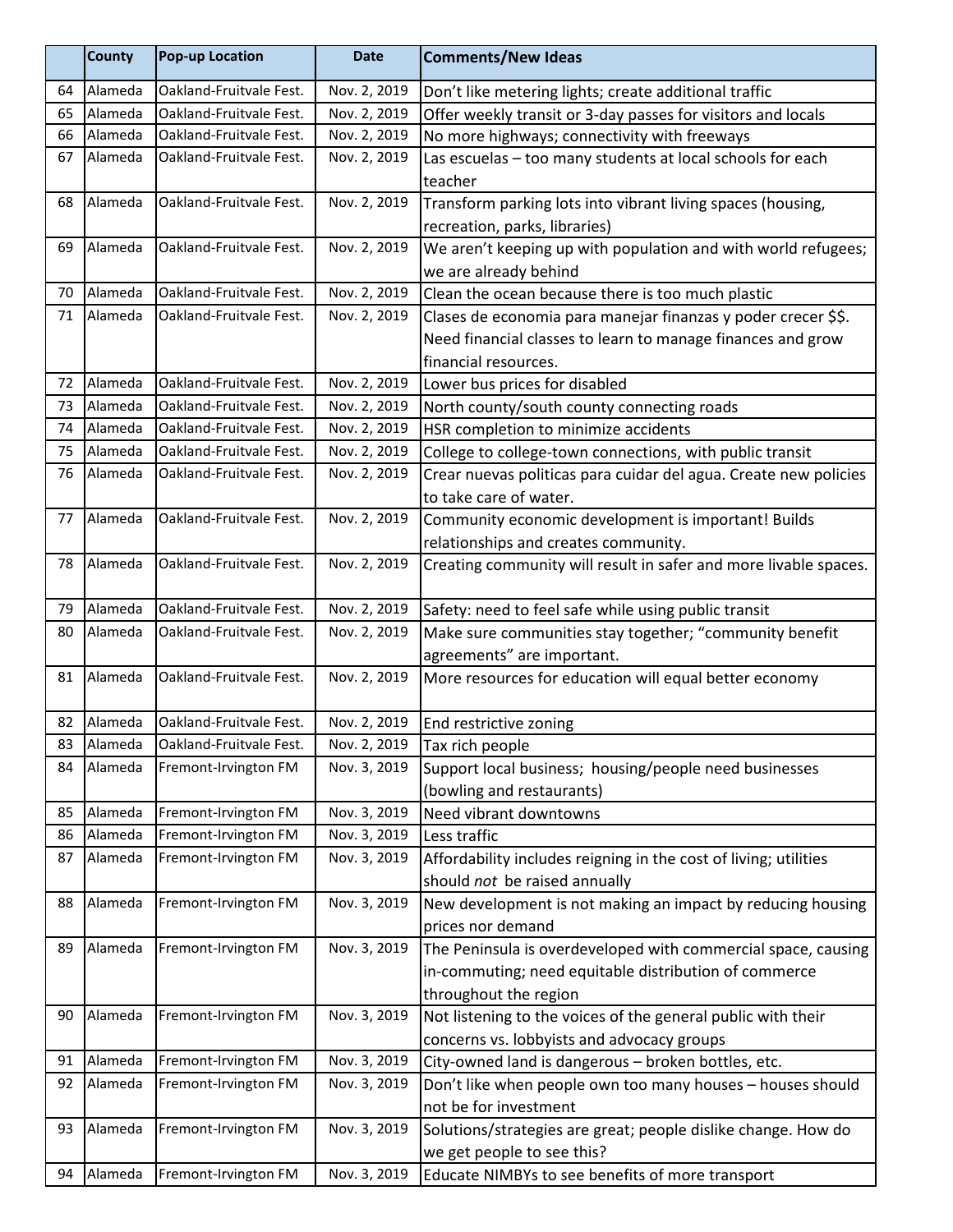|     | <b>County</b> | <b>Pop-up Location</b> | <b>Date</b>   | <b>Comments/New Ideas</b>                                         |
|-----|---------------|------------------------|---------------|-------------------------------------------------------------------|
| 95  | Alameda       | Fremont-Irvington FM   | Nov. 3, 2019  | Need to focus on homeless issue                                   |
| 96  | Alameda       | Fremont-Irvington FM   | Nov. 3, 2019  | Urban tree planting                                               |
| 97  | Alameda       | Fremont-Irvington FM   | Nov. 3, 2019  | Schools are over crowded; need to resolve that                    |
| 98  | Alameda       | Fremont-Irvington FM   | Nov. 3, 2019  | Time-based tolls across major thoroughfares                       |
| 99  | Alameda       | Fremont-Irvington FM   | Nov. 3, 2019  | Expand carpool lanes and reduce single rider lanes                |
| 100 | Alameda       | Fremont-Irvington FM   | Nov. 3, 2019  | Encourage more remote working, satellite offices                  |
|     | 101 Alameda   | Fremont-Irvington FM   | Nov. 3, 2019  | State is already taking care of housing and environmental issues  |
|     | 102 Alameda   | Fremont-Irvington FM   | Nov. 3, 2019  | Some infrastructure improvements are counter-productive           |
| 103 | Alameda       | Fremont-Irvington FM   | Nov. 3, 2019  | Diversity jobs and types of jobs throughout the region            |
| 104 | Alameda       | Fremont-Irvington FM   | Nov. 3, 2019  | Flying cars more                                                  |
|     | 105 Alameda   | Fremont-Irvington FM   | Nov. 3, 2019  | Update signaling as signals cause more backups                    |
|     | 106 Alameda   | Fremont-Irvington FM   | Nov. 3, 2019  | Extend BART to other areas for more direct access instead of      |
|     |               |                        |               | transferring                                                      |
|     | 107 Alameda   | Fremont-Irvington FM   | Nov. 3, 2019  | Get rid of parking fees at BART; paying too much                  |
| 108 | Alameda       | Fremont-Irvington FM   | Nov. 3, 2019  | Encourage stop signs over traffic lights                          |
| 109 | Alameda       | Fremont-Irvington FM   | Nov. 3, 2019  | Community gardens - need more of them!                            |
| 110 | Alameda       | Fremont-Irvington FM   | Nov. 3, 2019  | Get off of fossil fuels                                           |
|     | 111 Alameda   | Fremont-Irvington FM   | Nov. 3, 2019  | Make an "off the grid" zone day                                   |
|     | 112 Alameda   | Fremont-Irvington FM   | Nov. 3, 2019  | Encourage companies to allow remote working; stagger in-          |
|     |               |                        |               | office hours                                                      |
|     | 113 Alameda   | Fremont-Irvington FM   | Nov. 3, 2019  | Make one day each week without a car                              |
| 114 | Alameda       | Fremont-Irvington FM   | Nov. 3, 2019  | Prop. 13 needs to go                                              |
| 115 | Alameda       | Fremont-Irvington FM   | Nov. 3, 2019  | Solar panels                                                      |
|     | 116 Alameda   | Fremont-Irvington FM   | Nov. 3, 2019  | Reduce prices on environmentally friendly vehicles                |
|     | 117 Alameda   | Fremont-Irvington FM   | Nov. 3, 2019  | The Bay Area is over-populated and has too much traffic           |
| 118 | Alameda       | Fremont-Irvington FM   | Nov. 3, 2019  | Individual choice is important                                    |
| 119 | Alameda       | Fremont-Irvington FM   | Nov. 3, 2019  | Make housing more affordable to own                               |
| 120 | Alameda       | Fremont-Irvington FM   | Nov. 3, 2019  | Educate the public about public transportation                    |
|     | 121   Alameda | Fremont-Irvington FM   | Nov. 3, 2019  | There is no transport system in the Bay Area – not like London    |
| 122 | Alameda       | Fremont-Irvington FM   | Nov. 3, 2019  | Make a car-free zone within 1/2 mile radius of school zones       |
| 123 | Alameda       | Skyline HS - Oakland   | Nov. 19, 2019 | Transit fares - too costly especially fact that as soon as        |
|     |               |                        |               | someone turns 18 they have to pay the adult cost for monthly      |
|     |               |                        |               | pass, nearly \$100                                                |
|     | 124 Alameda   | Skyline HS - Oakland   | Nov. 19, 2019 | BART - costs too much and is not safe                             |
|     | 125 Alameda   | Skyline HS - Oakland   | Nov. 19, 2019 | Too many homeless on BART and bus; stink up buses and trains      |
|     | 126 Alameda   | Skyline HS - Oakland   | Nov. 19, 2019 | Monthly bus pass too expensive for youth that are 18 and still in |
|     |               |                        |               | high school                                                       |
| 127 | Alameda       | Skyline HS - Oakland   | Nov. 19, 2019 | Uber to the airport was cheaper and quicker than BART             |
| 128 | Alameda       | Skyline HS - Oakland   | Nov. 19, 2019 | Not enough parking on International Blvd. where bus rapid         |
|     |               |                        |               | transit is being built; illegal parking and no enforcement        |
| 129 | Alameda       | Skyline HS - Oakland   | Nov. 19, 2019 | Free transit or else at most, a \$20 monthly pass                 |
| 130 | Alameda       | Skyline HS - Oakland   | Nov. 19, 2019 | Transfers from BART to bus should be free                         |
| 131 | Alameda       | Skyline HS - Oakland   | Nov. 19, 2019 | Extend youth discount fares to age 21                             |
|     | 132 Alameda   | Skyline HS - Oakland   | Nov. 19, 2019 | Transit costs should be based on what you make/earn               |